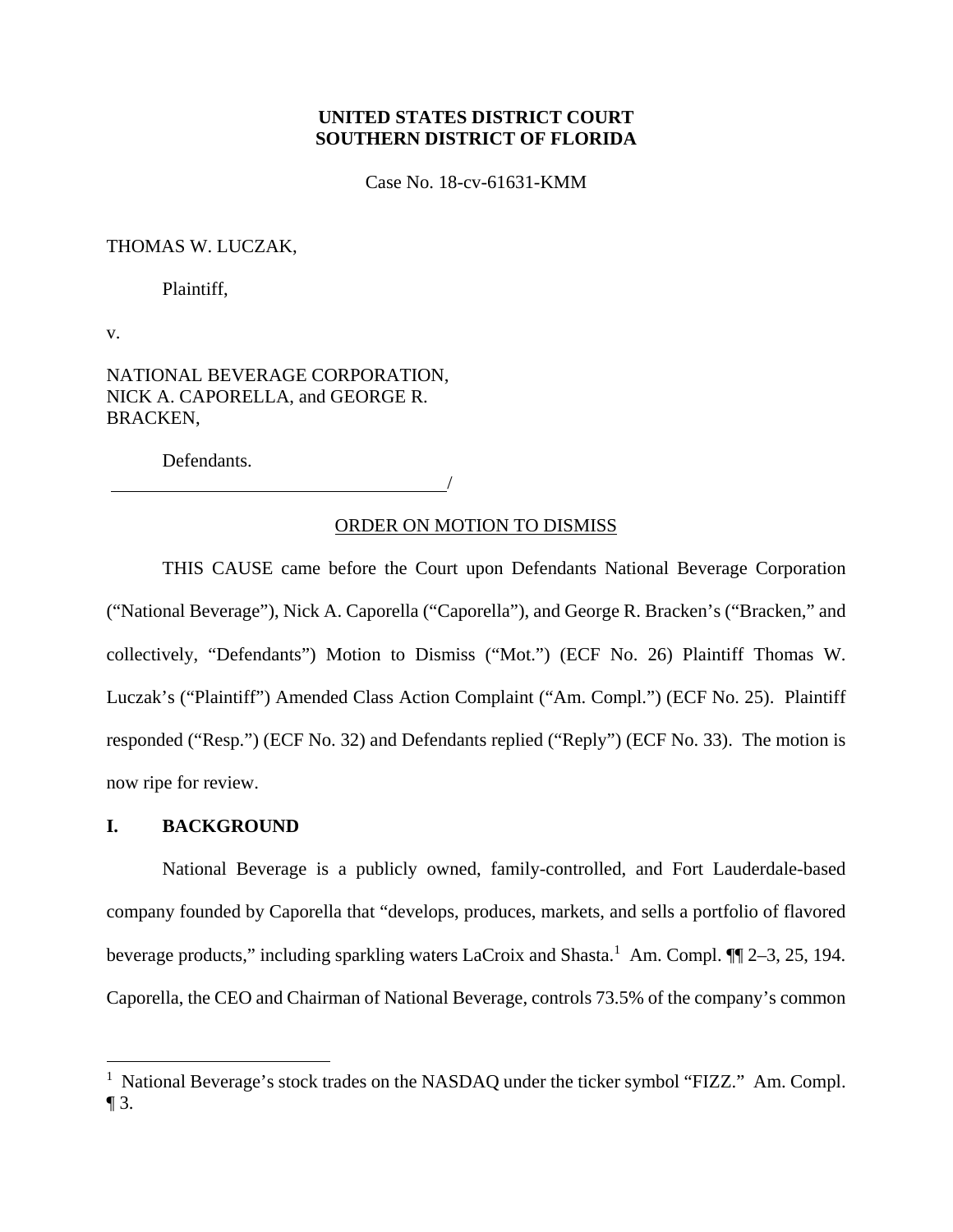stock. *Id.* ¶¶ 3, 25. Bracken is National Beverage's Executive Vice President of Finance. *Id.* ¶ 26. Caporella and Bracken are both authorized to (1) control the contents of National Beverage's SEC filings, press releases, and other market communications; (2) prevent any communication from being issued; and (3) correct any misstatement. *Id.* ¶ 28.

Plaintiff, individually and on behalf of all others similarly situated, brings the instant securities class action against Defendants pursuant to §§ 10(b) and 20(a) of the Securities Exchange Act of 1934. *Id.* ¶ 1. Plaintiff alleges that during the designated class period of July 17, 2014 through October 30, 2018 (the "Class Period"), he acquired National Beverage stock at artificially inflated prices due to repeated material misrepresentations and omissions in National Beverage's publicly issued statements, and that these misrepresentations and omissions caused Plaintiff and other class members "significant losses and damages." *Id.* ¶¶ 1, 18, 23. Specifically, Plaintiff identifies the following four categories of statements or omissions that eventually led to a "precipitous decline" in the value of National Beverage's securities:

#### A. The "All Natural" Claim

Defendants marketed, labeled, and publicly represented to investors that LaCroix is "all natural," "100% natural," or "100% naturally essenced." *Id.* ¶¶ 6, 30, 98. Defendants touted the "all natural" claim to get a competitive edge over competing sparkling water products. *Id.* ¶ 6. According to Plaintiff, thousands of customers choose LaCroix over competitor brands because of the assurance of an "all natural" product. *Id.* ¶ 30. On October 1, 2018, a consumer class action was filed in Illinois state court against National Beverage, alleging that LaCroix was not "all natural," as National Beverage had publicly asserted. *Id.* ¶ 159. That same day, National Beverage issued a press release stating: "[a]ll essences contained in LaCroix are certified by our suppliers to be 100% natural." *Id.* ¶ 160. Four days later, National Beverage issued another press release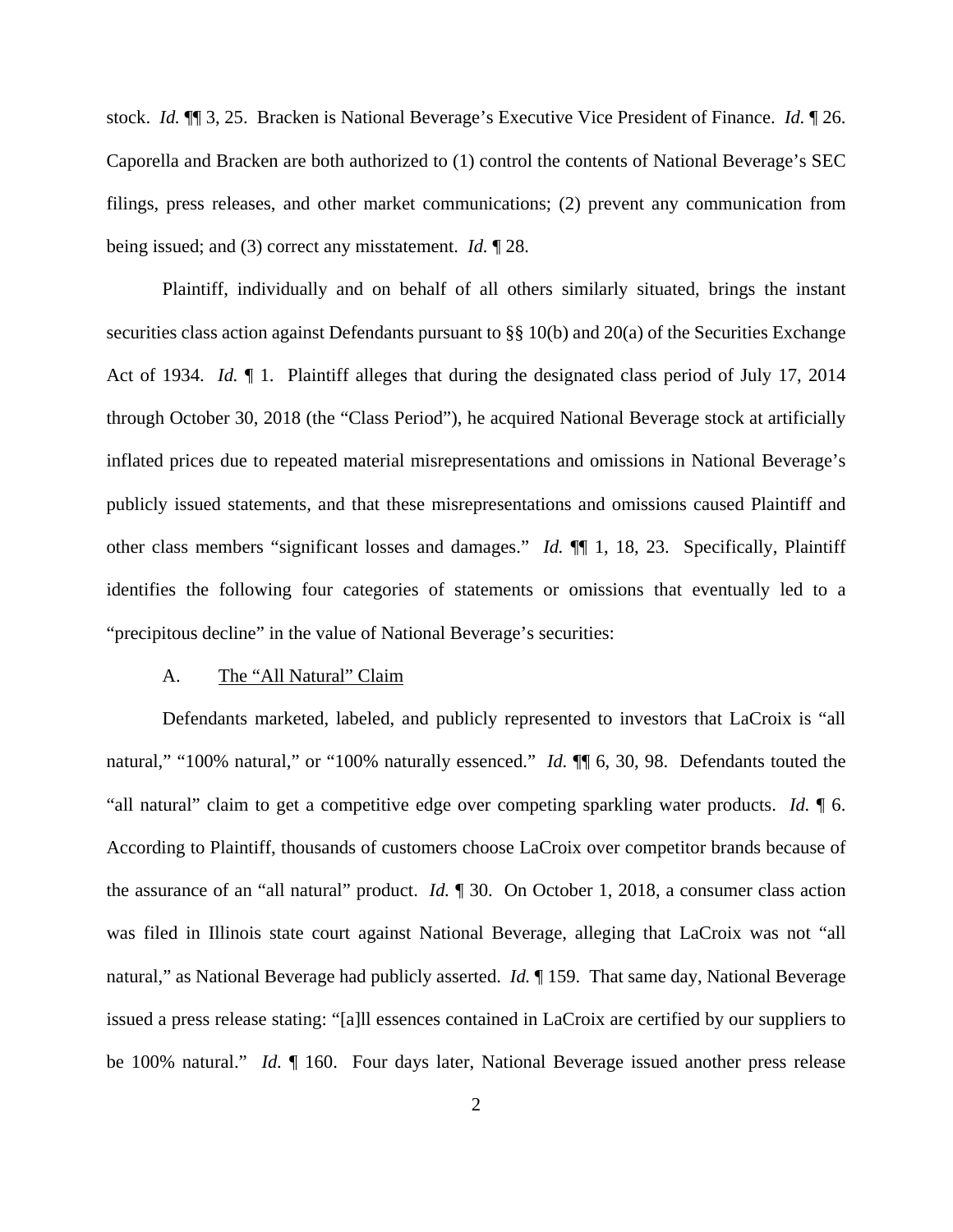asserting that LaCroix is "comprised of natural ingredients," and that "there are neither sugars nor artificial ingredients contained in, nor added to, our LaCroix products. All of our ingredients are certified as natural." *Id.* ¶ 162. On October 30, 2018, Dow Jones published a news report entitled, "LaCroix Loses Fizz After Lawsuit-Market Talk," which disclosed results from a survey stating that 28% of LaCroix drinkers consume the product because it is "natural," and that since the filing of the Illinois action, LaCroix sales dropped 3%. *Id.* ¶ 169. Following the Dow Jones report, LaCroix tumbled an additional 4.9%, falling from a close of \$100.60 on October 29, 2018 to a close of \$95.89 on October 30, 2018. *Id.* ¶ 170.

Plaintiff alleges that LaCroix is not, in fact, "all natural" as Defendants claim and that any public representation by Defendants to the contrary is materially misleading. *Id.* ¶¶ 167–168. Plaintiff further alleges that Defendants' failure to disclose that LaCroix is purportedly not "all natural" caused the resulting drop in stock price following the publication of the Dow Jones article. *Id.* ¶¶ 169–170.

# B. Revenue Concentration

LaCroix is National Beverage's "largest product line by far." *Id.* ¶ 101. LaCroix also generated the most growth in National Beverage's share price. *Id.* ¶ 31. On May 4, 2017, Laurent Grandet ("Grandet"), a market analyst for international investment bank Credit Suisse, stated that while LaCroix sales grew by 60%, the remainder of National Beverage's product portfolio grew by only 2%, and that by the first quarter of 2018, LaCroix would account for 48% of National Beverage's total sales. *Id.* ¶¶ 31–32. On October 23, 2017, another analyst estimated that LaCroix could comprise as much as 66% of National Beverage sales, adding that "for valuation and investment purposes, it would help to know how big LaCroix is" as a share of National Beverage's entire portfolio. *Id.* ¶ 115. On December 8, 2017, Grandet assigned an "underperform" rating to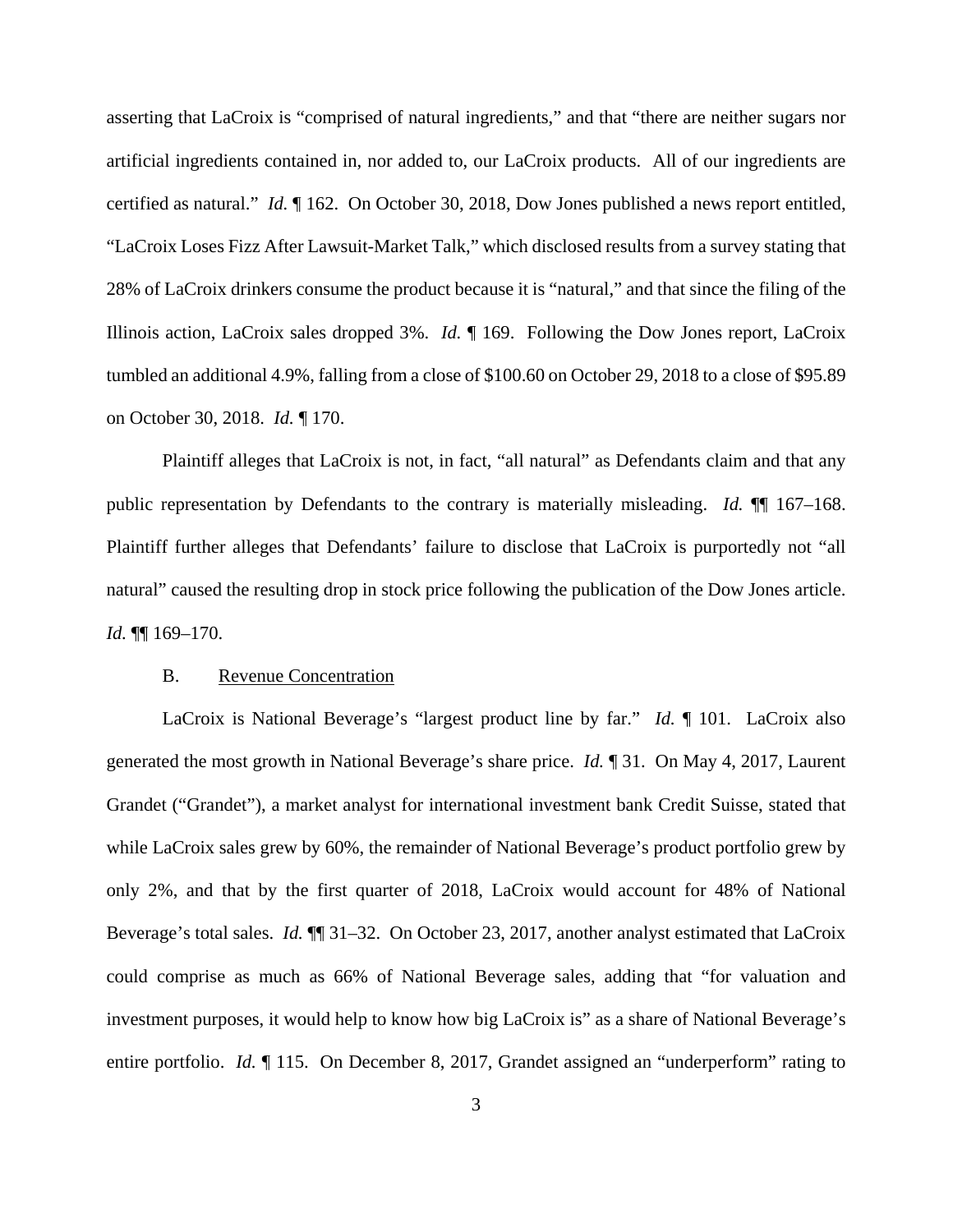National Beverage's stock, stating that National Beverage's business was driven "almost entirely" by LaCroix's success, the growth trajectory of which was slowing. *Id.* ¶ 122.

Plaintiff alleges that National Beverage's failure to disclose the total share of sales or profits attributable to LaCroix violated Generally Accepted Accounting Principles ("GAAP"), $^2$  which purportedly require a company to disclose any "vulnerability from its outsized concentration of revenue" in a particular product. *Id.* ¶ 34. Plaintiff further alleges that Defendants' failure to comply with GAAP "caused a downturn in stock price" because analysts found National Beverage's financials "opaque" and were thus unable to accurately forecast or evaluate National Beverage's true value or calculate any risk stemming from the concentration of National Beverage's profits in LaCroix. *Id.* ¶¶ 46, 122.

#### C. VPO/VPC

 On May 4, 2017, in response to National Beverage receiving a "sell" rating from market analyst Anthony Vendetti, Defendants issued a press release in which Caporella stated that National Beverage "employs methods that no other company does in this area–VPO (velocity per outlet) and VPC (velocity per capita)."<sup>3</sup> *Id.* **[1]** 80–81. Caporella added that National Beverage:

"[U]tilize[s] two proprietary techniques to magnify these measures and this creates growth never before thought possible. Unique to [National Beverage] is creating velocity per capita though proven velocity predictors. Retailers are amazed by

<sup>2</sup> GAAP "comprise a set of basic accounting principles pertaining to business entities" that "establish guidelines for measuring, recording, and classifying a business entity's transactions." *Ziemba v. Cascade Int'l, Inc.*, 256 F.3d 1194, 1200 n.3 (11th Cir. 2001).

<sup>&</sup>lt;sup>3</sup> National Beverage would later define VPO as a metric used to "establish goals for certain customers," identify poor performing stores, and "give customers better insight into their consumers." Am. Compl. ¶ 136. According to National Beverage, the VPO metric is "calculated by dividing the number of units sold by a given customer during a specified time period by the number of outlets stocking the product." *Id.* VPC metrics, meanwhile, are used "primarily to quantify the average number of beverages by category that people consume each year in the United States." *Id.* According to National Beverage, VPC "is calculated by dividing the number of units sold in a given geographic area by the population of the area." *Id.*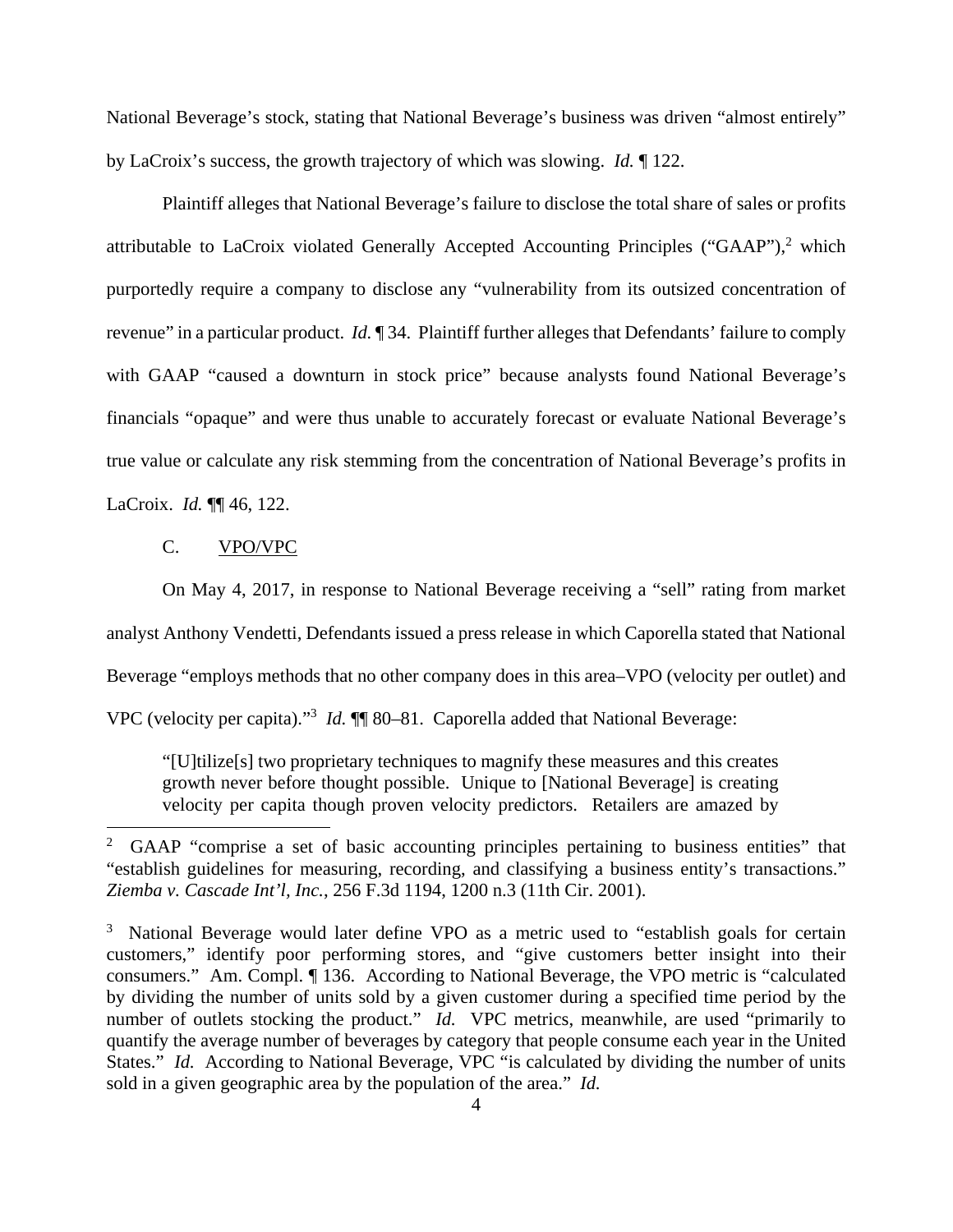these methods and find before and after changes so dynamic that they demand we afford them the use of these methods as frequently as possible."

*Id.* The following day, National Beverage issued another press release, in which Caporella stated that "[o]ur impressive VPO calculator . . . reflected on the cover of our fiscal year 2015 Proxy is flashing solid green numbers as we bring FY2017 to a close." *Id.* ¶ 89. On June 2, 2017, National Beverage again issued a press release stating that LaCroix "is setting the pace for retailer shelf reallocation while fueling a new standard for VPO (velocity per outlet) and VPC (velocity per capita). The month of May is the engine for what appears to [be the] start [of] a great summer and another great year for our . . . investors[.]" *Id.* ¶ 91.

 On January 26, 2018, the United States Securities and Exchange Commission ("SEC") wrote a letter to National Beverage regarding National Beverage and Caporella's references to VPO and VPC in the above-mentioned press releases. *Id.* ¶ 126. Specifically, the SEC requested information on how National Beverage used the VPO and VPC metrics in managing its business. *Id.* On February 23, 2018, National Beverage responded that its references to VPO and VPC "characterize[d] the entrepreneurial spirit of [National Beverage] and [Caporella]," and that while these metrics "are used to establish goals for certain customers," they "are not utilized to manage the overall executional side of our business." *Id.* ¶ 127. National Beverage added that it did "not believe that [its] comments relative to VPO/VPC dynamics require explanation as [VPO and VPC] are . . . not key performance indicators that would give readers a view of the [c]ompany through the 'eyes of the management.'" *Id.*

 On March 23, 2018, the SEC wrote another letter (the "March 23 Letter") to National Beverage, requesting that National Beverage "reconcile[]" (1) its contention that VPO and VPC are "not key performance indicators" used by National Beverage management with (2) its public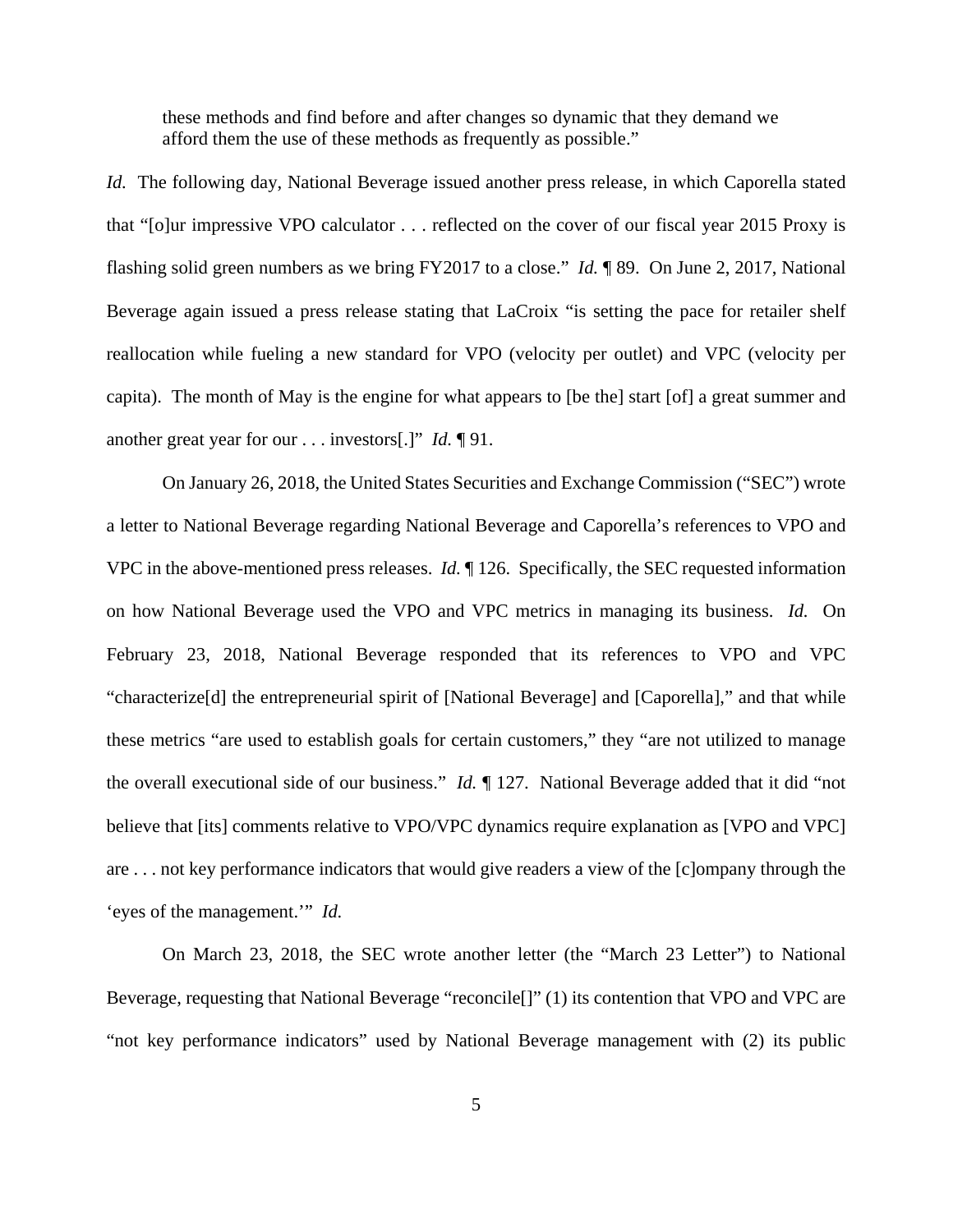representations that the VPO and VPC help create "growth never before thought possible" and that National Beverage's "impressive VPO calculator . . . is flashing solid green numbers as we bring FY2017 to a close." *Id.* ¶ 134.

 On April 24, 2018, National Beverage responded to the SEC, explaining what each metric measures and how it is calculated. *Id.* ¶ 136. National Beverage also stated that "[a]lthough VPO and VPC are components in marketing and evaluating [sales] performance . . . the data underlying these metrics is proprietary" and thus cannot be provided to the SEC. *Id.* On May 14, 2018, the SEC told National Beverage that it had completed its inquiry into the matter. *Id.* ¶ 137.

 On June 26, 2018, the Wall Street Journal ("WSJ") published an article (the "June 26 Article") titled: "The SEC Has Had Its Own Questions About LaCroix," which effectively summarized the above-mentioned exchanges between National Beverage and the SEC. *Id.* ¶ 138. The day after the WSJ published its story, National Beverage's share price fell by 8.87%, to close at \$100.19. *Id.* ¶ 139.

 Plaintiff contends that following the article's publication, the market "fully realized that" National Beverage's claims about VPO and VPC "creat [ing] growth never before though possible" and "flashing solid green numbers" were false because neither the VPO and VPC measures were important or material to investors. *Id.* ¶ 139.

#### D. Sexual Harassment

On July 3, 2018, the WSJ published an article (the "July 3 Article") titled: "Billionaire Behind LaCroix Accused of Improper Touching by Two Pilots." *Id.* ¶ 152. The article reported that Terence Huenfeld and Vincent Citrullo, two corporate jet pilots formerly employed by National Beverage, filed lawsuits against Caporella and National Beverage for "unwanted touching" by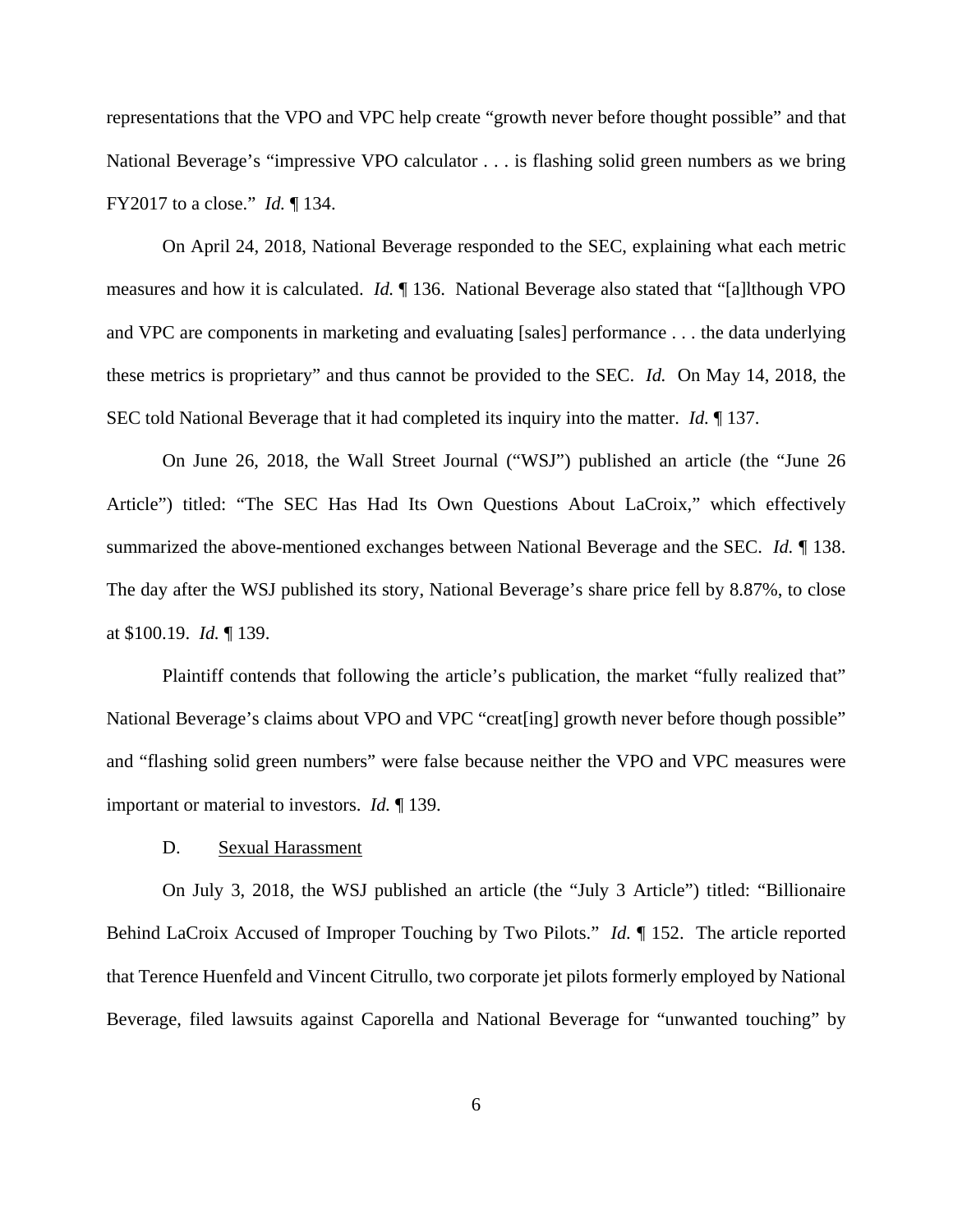Caporella on numerous occasions from 2014 to 2016. *Id.* Over the next several days, National Beverage's share price fell by 2.64% to close at \$107.04 on July 6, 2018. *Id.* ¶ 153.

From 2014 through 2016, National Beverage's 10-K filings–signed and certified by Caporella and Bracken pursuant to the Sarbanes-Oxley Act of 2002–advised investors that its Code of Ethics was available on the National Beverage website. *Id.* ¶¶ 69–76. National Beverage's Code of Ethics "absolutely" prohibited "[a]ny type of harassment, whether of a racial, sexual, ethnic, or other nature." *Id.* ¶ 69. Plaintiff alleges that National Beverage's purported lack of any disciplinary action against Caporella violated the Code of Ethics' "absolute[]" prohibition on sexual harassment and thus made the 10-K filings at issue materially false or misleading. *Id.* ¶ 77.

Defendants now move to dismiss the Amended Complaint pursuant to Fed. Rs. Civ. P. 12(b)(6) and 9(b), arguing that Plaintiff fails to establish standing and adequately allege falsity, scienter, and loss causation for each of the above-mentioned statements. *See generally* Mot.

## **II. STANDARDS OF REVIEW**

#### A. Fed. R. Civ. P. 12(b)(6)

To survive a motion to dismiss, a complaint must contain sufficient factual matter, accepted as true and construed in the light most favorable to the plaintiff, to state a claim for relief that is plausible on its face. *Ashcroft v. Iqbal*, 556 U.S. 662, 678 (2009) (quoting *Bell Atl. v. Twombly*, 550 U.S. 544, 570 (2007)). However, "conclusory allegations, unwarranted deductions of fact or legal conclusions masquerading as facts will not prevent dismissal." *Oxford Asset Mgmt., Ltd. v. Jaharis*, 297 F.3d 1182, 1188 (11th Cir. 2002).

### B. Section 10(b) and SEC Rule 10b-5

"To state a claim for securities fraud under Rule 10b-5, a plaintiff must allege the following elements: '(1) a material misrepresentation or omission; (2) made with scienter; (3) a connection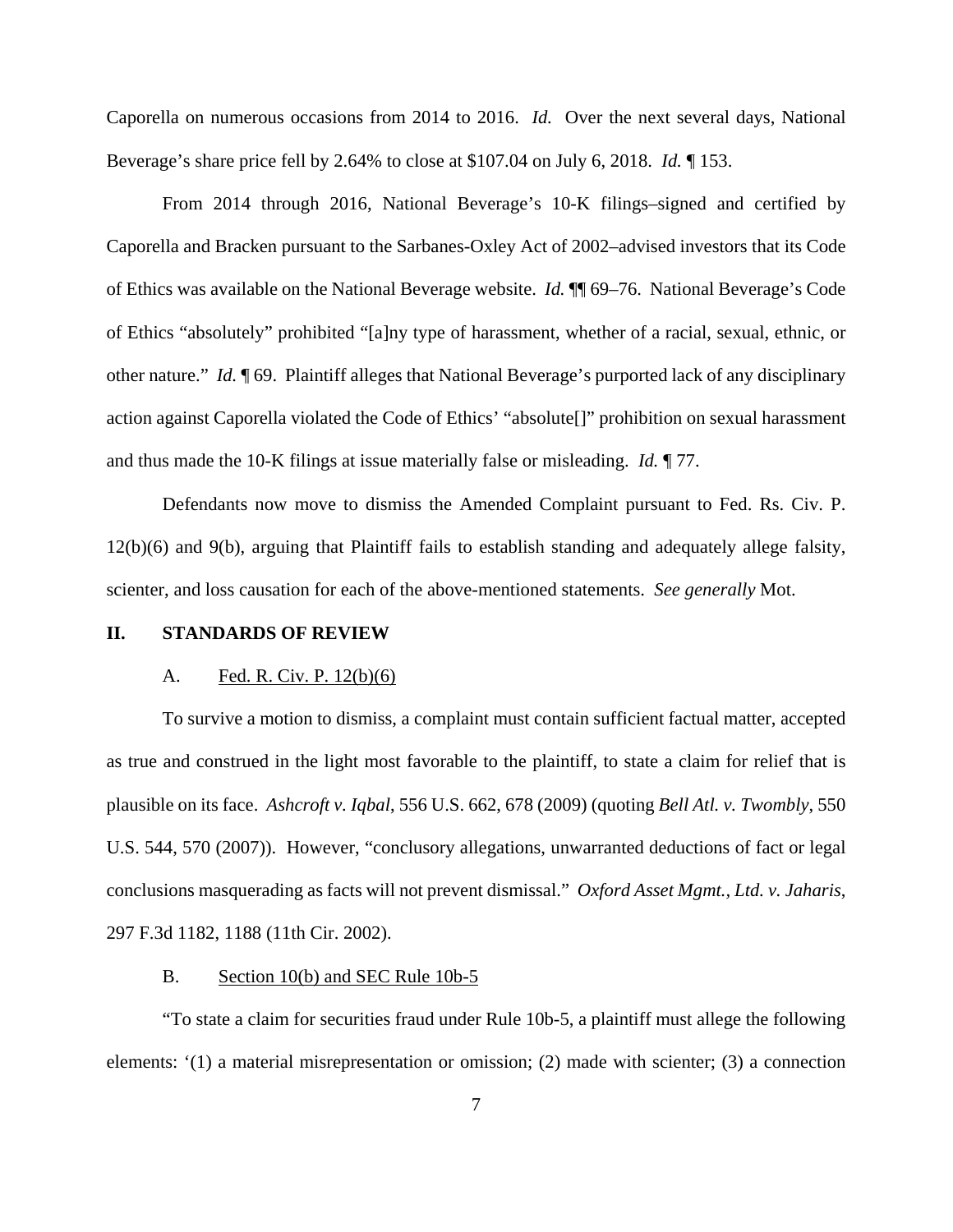with the purchase or sale of a security; (4) reliance on the misstatement or omission; (5) economic loss; and (6) a causal connection' between the misrepresentation or omission and the loss, commonly called 'loss causation.'" *Carvelli v. Ocwen Fin. Corp.*, No. 18-12250, 2019 WL 3819305, at \*4 (11th Cir. Aug. 15, 2019) (citing *Mizarro v. Home Depot, Inc.*, 544 F.3d 1230, 1236–37 (11th Cir. 2008)).

The Private Securities Litigation Reform Act (the "PSLRA") imposes two additional requirements in securities fraud cases. First, the PSLRA mandates that a securities fraud class action complaint "specify each statement alleged to have been misleading, the reason or reasons why the statement is misleading, and, if an allegation regarding the statement or omission is made on information and belief, the complaint shall state with particularity all facts on which that belief is formed." *See Mizarro*, 544 F.3d at 1238 (quoting 15 U.S.C. § 78u-4(b)(1)(B)). Second, the PSLRA raises the standard for pleading scienter. Specifically, "the complaint shall, with respect to each act or omission alleged to violate this chapter, state with particularity facts giving rise to a strong inference that the defendant acted with the required state of mind." *Id.* (quoting 15 U.S.C. § 78u- $4(b)(2)$ ).

Failure to meet any of the above standards "will result in a complaint's dismissal." *See Carvelli*, 2019 WL 3819305, at \*4 (internal citation omitted).

#### **III. DISCUSSION**

# A. Standing

Defendants argue that Plaintiff has insufficiently alleged injury in fact–and thus a lack of standing to proceed in federal court–because Plaintiff "apparently sold all of the shares he purchased during the [C]lass [P]eriod before any supposed fraud was revealed." Mot. at 26. In response,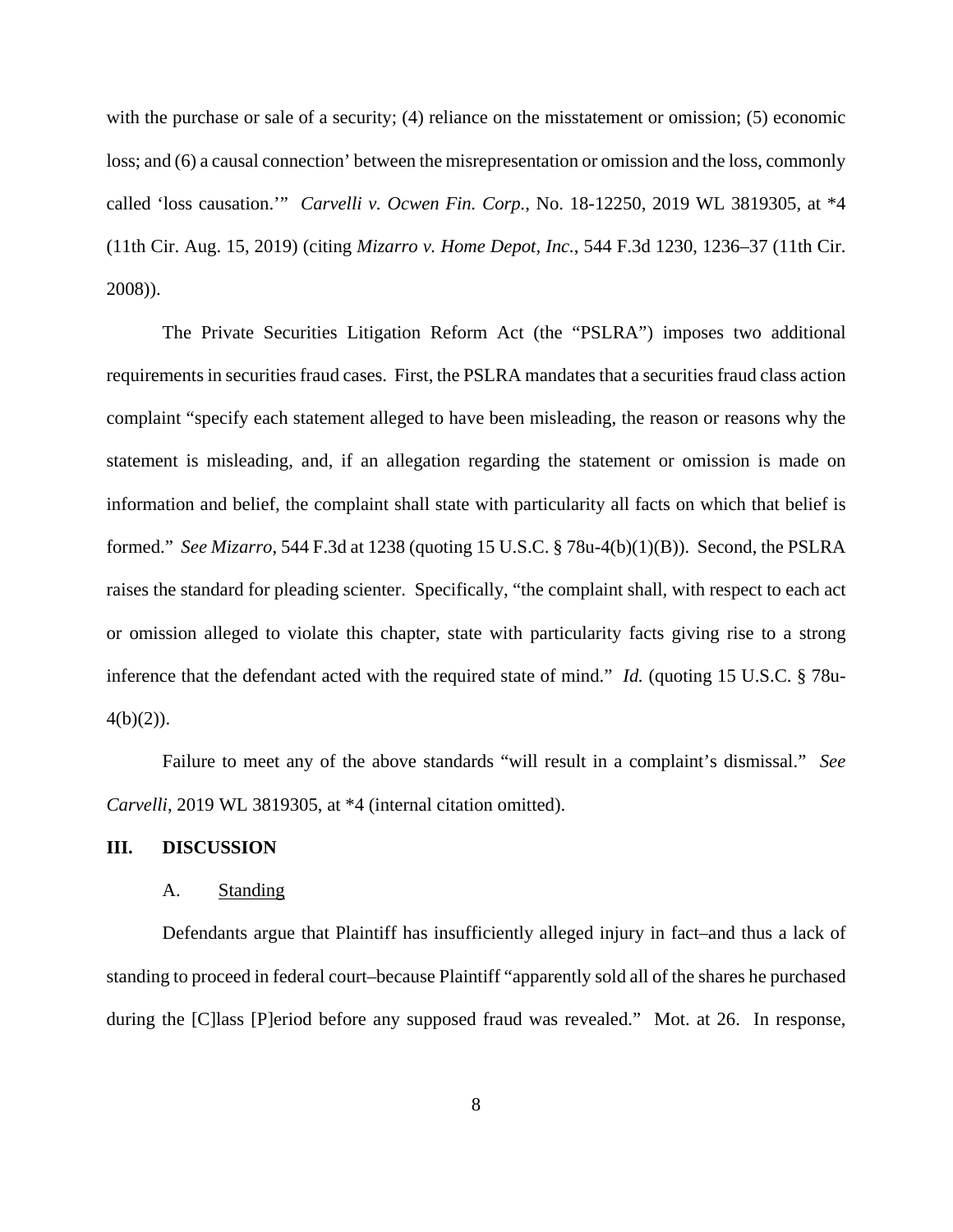Plaintiff argues that he has standing because he traded National Beverage stock within a reasonable time after Defendants issued allegedly false statements. Resp. at 25.

"A plaintiff cannot include class action allegations in a complaint and expect to be relieved of personally meeting the requirements of constitutional standing, even if the persons described in the class definition would have standing themselves to sue." *Griffin v. Dugger*, 823 F.2d 1476, 1483 (11th Cir. 1987) (internal quotation marks omitted); *Bowen v. First Family Fin. Servs., Inc.*, 233 F.3d 1331, 1339 (11th Cir. 2000) ("The fact that this suit was brought as a class action does not affect the plaintiffs' burden of showing that they individually satisfy the constitutional requirements of standing."). A class action plaintiff must show that he or she has "(1) suffered an injury in fact, that is (a) concrete and particularized and (b) actual or imminent, not conjectural or hypothetical; (2) the injury is fairly traceable to the challenged action of the defendant; and (3) it is likely, as opposed to merely speculative, that the injury will be redressed by a favorable decision." *See Friends of the Earth, Inc. v. Laidlaw Envtl. Servs. (TOC), Inc.*, 528 U.S. 167, 180–81 (2000).

Here, Plaintiff has sufficiently alleged an injury in fact. Plaintiff alleges a decrease in the value of his National Beverage shares caused by Defendants' misleading statements in June and December of 2017 related to National Beverage's sales growth, corporate governance, and transparency, and that his loss can be redressed by a favorable ruling in his favor. *See* Am. Compl. ¶¶ 5, 8; Stock Purchase Sheet (ECF No. 14–2) at 4 (listing Plaintiff's purchases and sales of National Beverage stock from May 31, 2017 until December 28, 2017); Loss Chart (ECF No. 14–3) at 2 (suggesting that Plaintiff lost approximately \$600,000 in value after selling National Beverage shares). Moreover, Plaintiff plausibly alleges that he bought and sold "shares of the stock in question within a reasonable period of time after the allegedly fraudulent conduct occurred." *See Garfield v. NDC Health Corp.*, 466 F.3d 1255, 1267 (11th Cir. 2006). This suffices to establish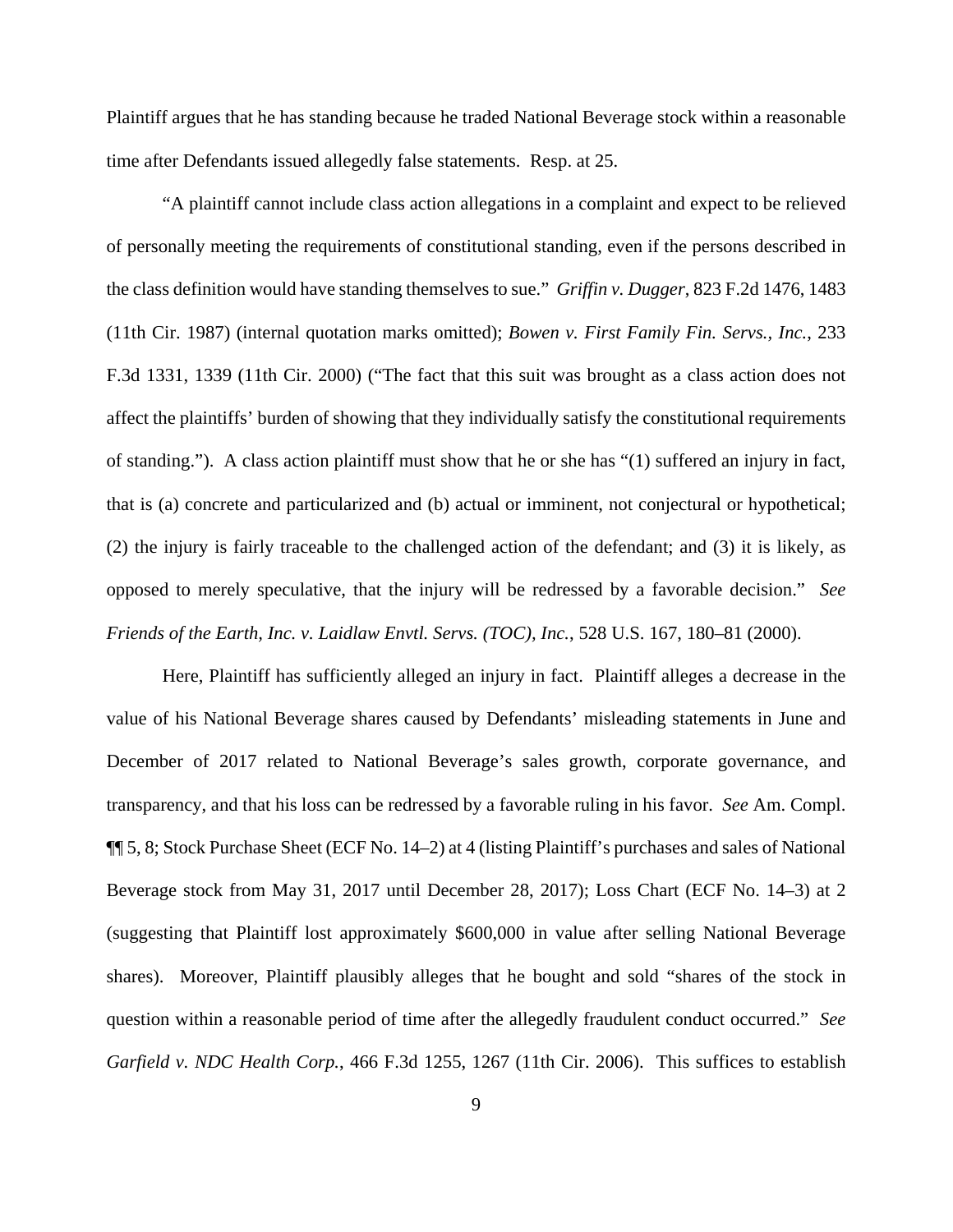standing.4 *See Thorpe v. Walter Inv. Mgmt., Corp.*, Case No. 1:14–cv–20880–UU, 2016 WL 4006661, at \*7 n.5 (S.D. Fla. Mar. 16, 2016) (holding that the plaintiffs "clearly" had standing to bring Rule 10b-5 claim when they sufficiently alleged: (1) a decrease in stock value, (2) caused by the defendants' misleading statements, and (3) that the loss could be remedied by a favorable ruling in the action); *Barr v. Matria Healthcare, Inc.*, 324 F. Supp. 2d 1369, 1376–77 (N.D. Ga. 2004) (holding that because the plaintiff suffered an out-of-pocket loss, he had standing to sue despite the fact that he sold his stock prior to the truth of the alleged misstatements coming to light).

#### B. Violations of § 10(b) and Rule 10b-5

Defendants next argue that Plaintiff fails to sufficiently allege a material misrepresentation or omissions, scienter, and loss causation for each of the statements above. The Court will address each statement in turn.

# *1. The "All Natural" Claim*

Defendants claim that the "all natural" ingredient claim fails to adequately allege falsity because it is entirely based on allegations made in the Illinois state court action. Mot. at 11–12. Defendants further argue that any decline in share price following the reporting of the Illinois state action in no way suggests the falsity of the claim. *Id.* at 12. In response, Plaintiff argues that after the filing of the Illinois action, Defendants were obligated to issue corrective disclosures regarding

<sup>4</sup> To the extent Defendants argue that Plaintiff must show loss causation to garner standing, *see* Mot. at 19, the Court disagrees. *See Plymouth Cty. Ret. Sys. v. Carter's Inc.*, CIVIL ACTION NO. 1:08-cv-02940-JOF, 2011 WL 13124501, at \*10 (N.D. Ga. Mar. 17, 2011) (holding that loss causation "need not be sufficiently alleged for a [10b-5] plaintiff to successfully assert standing," and stating that "although there are few cases addressing standing in securities claims in a similar context, the Eleventh Circuit has made it clear in other contexts that 'no authority even remotely suggests that proximate causation applies to the doctrine of standing.'") (citing *Focus on the Family v. Pinellas Suncoast Transit Auth.*, 344 F.3d 1263, 1273 (11th Cir. 2003)).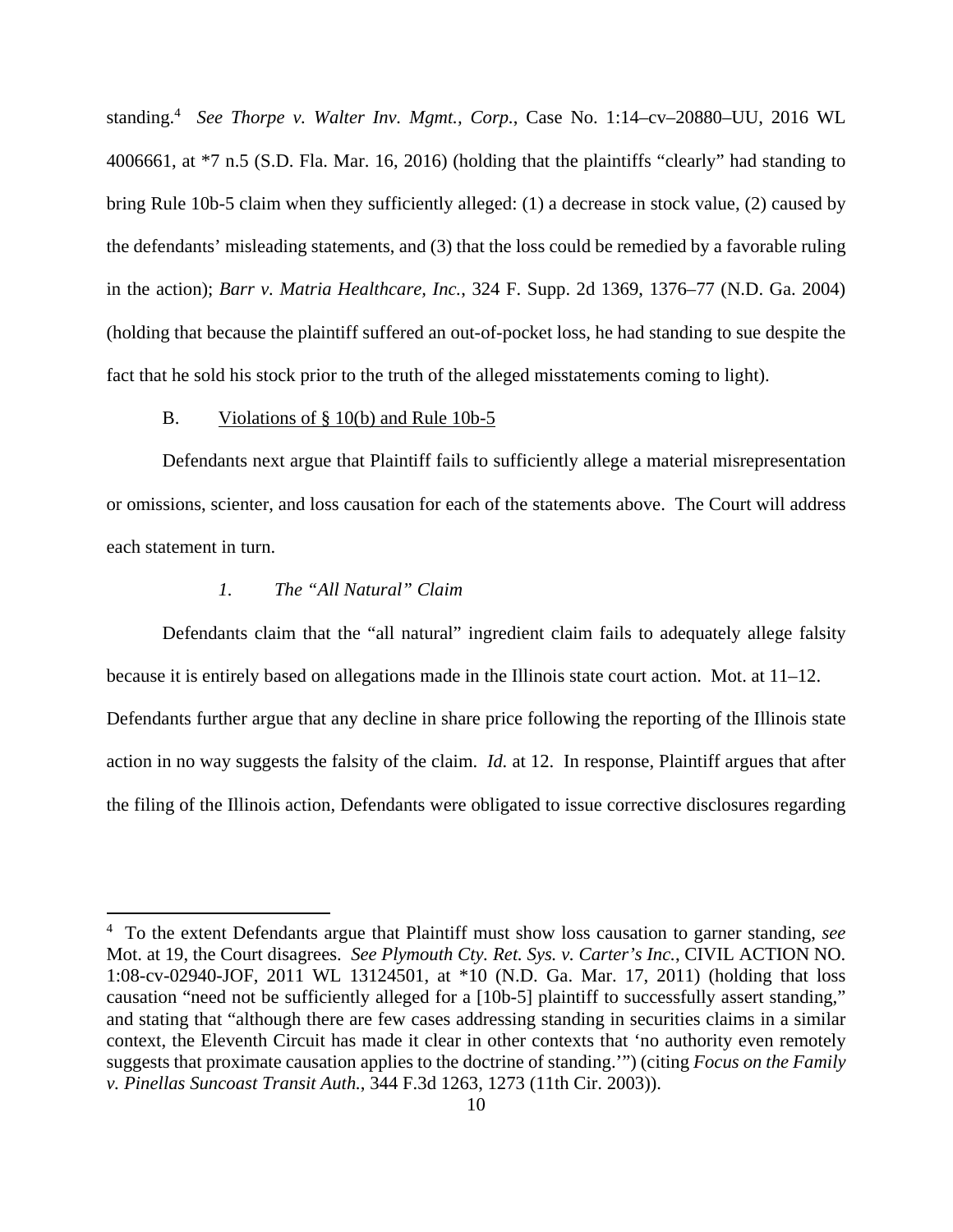its "all natural" claims by explaining that that it "relie[d] on [its] suppliers to certify the accuracy of its claims." Resp. at 16–17.

"Rule 10b-5 prohibits not only literally false statements, but also any omissions of material fact 'necessary in order to make the statements made, in the light of the circumstances under which they were made, not misleading.'" *FindWhat Inv. Grp. v. Findwhat.com*, 658 F.3d 1282, 1305 (11th Cir. 2011) (citing 17 C.F.R. § 240.10b-5(b)). "By voluntarily revealing one fact about its operations, a duty arises for the corporation to disclose such other facts, if any, as are necessary to ensure that what was revealed is not so incomplete as to mislead." *Id.* "A statement is misleading if in the light of the facts existing at the time of the statement[,] a reasonable investor, in the exercise of due care, would have been misled by it." *Id.* "Thus, the appropriate primary inquiry is into the meaning of the statement to the reasonable investor and its relationship to truth." *Id.* Here, Plaintiff fails to sufficiently allege that the "all natural" representation is materially false.

First, Plaintiff cannot merely crib allegations from a complaint in another jurisdiction as the sole source of support for his claims here. *See Pace v. Quintanilla*, No. SA CV 14–2067–DOC (RNBx)., 2015 WL 652719, at \*7 (C.D. Cal. Feb. 13, 2015) ("An attorney cannot rely solely on another complaint as the sole basis for his or her allegations."); *Tucker v. Am. Int'l Grp.*. No. 3:09– CV–1499 (CSH)., 2012 WL 685461, at \*4 (D. Conn. Mar. 2, 2012) ("[I]t is hornbook law that unproven, non-adjudicated allegations are not evidence."); *In re Connetics Corp. Sec. Litig.*, 542 F. Supp. 2d 996, 1005 (C.D. Cal. 2008) (striking allegations within a complaint that were taken from a related SEC complaint where plaintiffs' counsel relied solely on the SEC complaint and failed to conduct an independent investigation into the SEC's allegations).

Second, National Beverage's alleged reliance on its suppliers' certifications that LaCroix's ingredients are all natural does not necessarily render National Beverage's "all natural" claim false.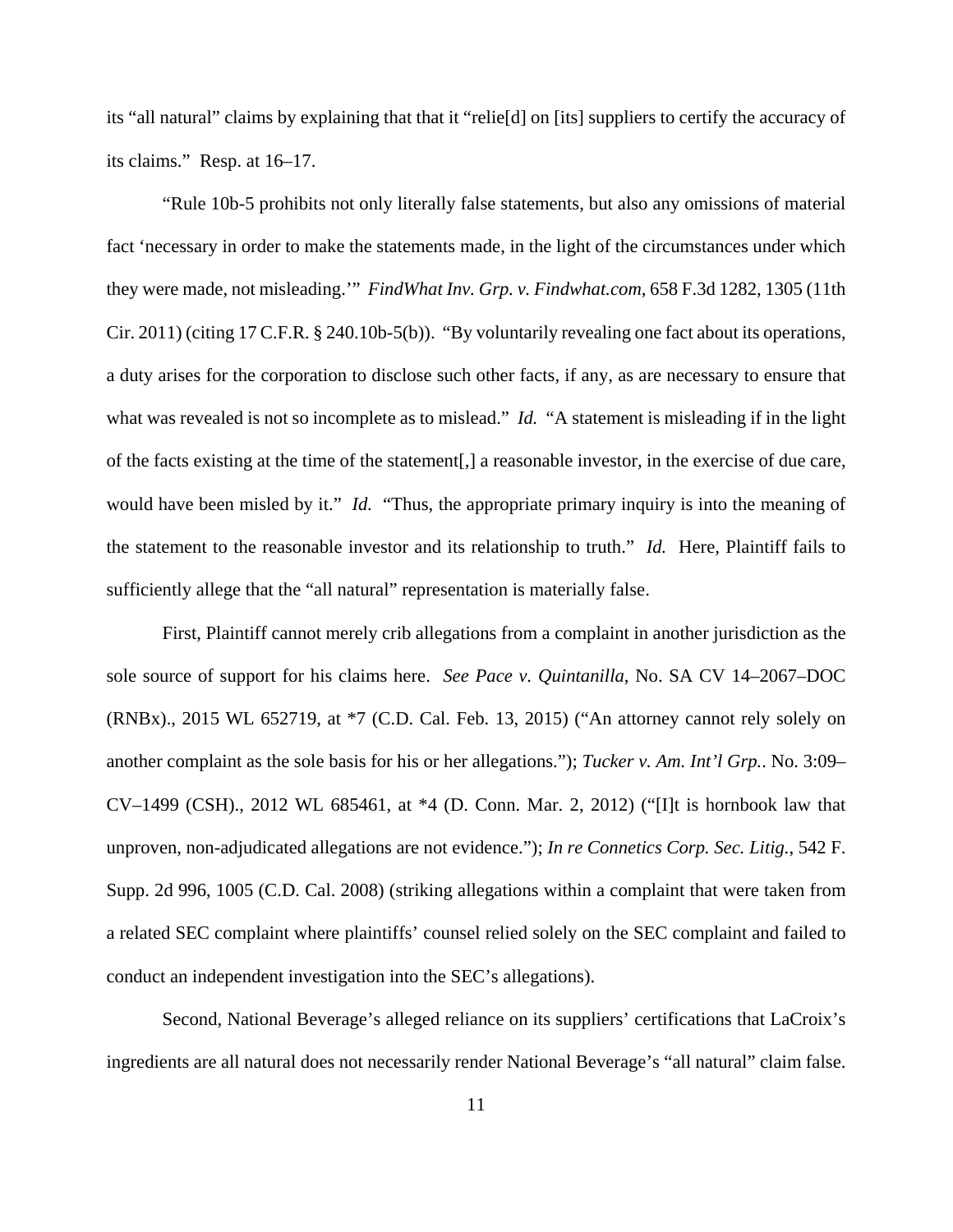*See FindWhat*, 658 F.3d at 1305 (stating that defendants need not disclose facts that are "interesting, market-wise," but otherwise do not "neutralize only the natural and normal implication of its statements"); *McClain v. Iradimed Corp.*, 111 F. Supp. 3d 1293, 1304 (S.D. Fla. 2015) (holding that a failure to disclose that the defendant's products were "adulterated and misbranded" is not actionable where the plaintiffs failed to present any evidence suggesting that the products were, in fact, "adulterated and misbranded" at the time of the statement's issuance). Here, National Beverage's reliance on its suppliers' certifications in no way "neutralize[s]" its previous contentions that LaCroix is all natural. *See FindWhat*, 658 F.3d at 1305. Moreover, Plaintiff fails to present any evidence beyond unproven allegations within a separate lawsuit that LaCroix is not, in fact, "all natural."

Accordingly, the Court finds this statement nonactionable. *See Iradimed*, 111 F. Supp. at 1304*.* Defendants' Motion to Dismiss the Amended Complaint as to Plaintiff's "all natural" statement is therefore GRANTED.<sup>5</sup>

#### *2. Revenue Concentration*

 Defendants next argue that the market was already aware of LaCroix's dominance within National Beverage's portfolio, so any omission of the exact amount or percentage of LaCroix sales relative to other National Beverage products did not make National Beverage's financial statements materially false. Mot. at 16–17. Defendants further argue that Plaintiff fails to establish scienter and loss causation for the revenue concentration omission. *Id.* at 17–18, 24. In response, Plaintiff argues that GAAP required National Beverage to disclose any risk relating to revenue concentration

<sup>&</sup>lt;sup>5</sup> Because the Court finds the "all natural" statement nonactionable, the Court need not address Defendants' remaining arguments regarding scienter and loss causation. *See Iradimed*, 111 F. Supp. 3d at 1304 (dismissing claim after finding statement nonactionable for lack of falsity).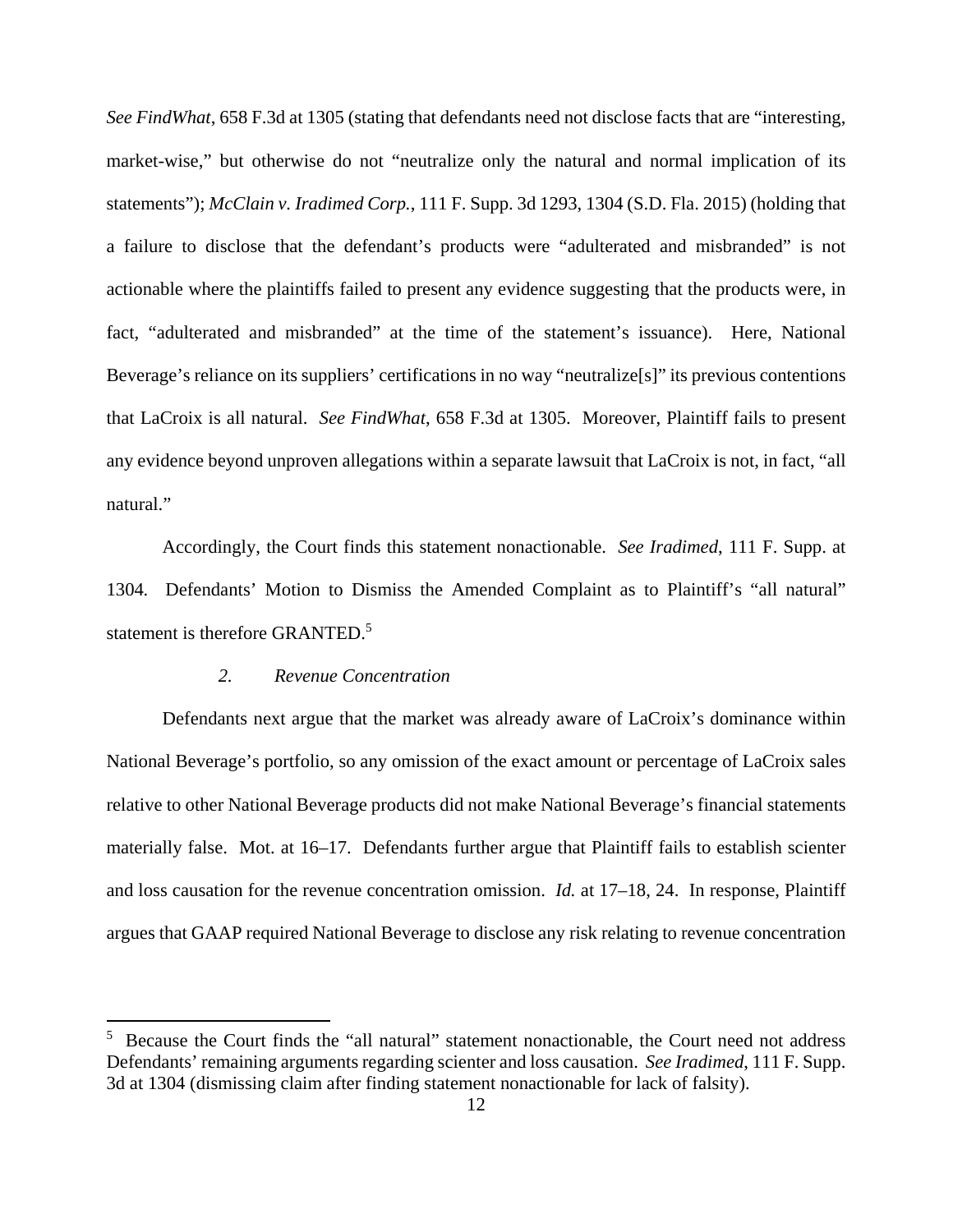when such concentration could have caused a "near-term severe impact" on the company. Resp. at 13.

 The Court need not decide whether National Beverage's lack of specificity regarding LaCroix's revenue concentration amounted to a material omission or caused a loss in the value of National Beverage stock because Plaintiff fails to sufficiently allege scienter. *See Brophy v. Jiangbo Pharm., Inc.*, 781 F.3d 1296, 1302 (11th Cir. 2015) (affirming dismissal of § 10(b) claim for lack of scienter "[e]ven assuming *arguendo* that the investors have sufficiently pled" remaining elements).<sup>6</sup>

To establish scienter, a plaintiff must show a defendant's (1) intent to deceive, manipulate, or defraud or (2) severe recklessness. *See Mizzaro*, 544 F.3d at 1238 (internal citation marks and quotations omitted). Importantly, "violations of GAAP, without more, may establish negligence, but can never establish scienter." *See In re Sportsline.com Sec. Litig.*, 366 F. Supp. 2d 1159, 1165 (S.D. Fla. 2004) (internal citations omitted); *Ziemba*, 256 F.3d at 1208–09. Further, Plaintiff must show a "strong inference of scienter for *each defendant* with respect to each violation." *See McClain*, 111 F. Supp. 3d at 1306 (internal citation omitted) (emphasis added).

Here, National Beverage repeatedly disclosed to the SEC that LaCroix was its "strategically largest," "most significant," and "dominant" brand. *See* National Beverage 2016 10-K (ECF No. 26–10) at 5; National Beverage 2017 10-K (ECF No. 26–5) at 6; National Beverage 2018 10-K (ECF No. 26–6) at  $7<sup>7</sup>$  Plaintiff provides no evidence to suggest that there was ever any market

<sup>&</sup>lt;sup>6</sup> Although the Court found the "all natural" statement nonactionable as a matter of law, the Court need not address whether the revenue concentration omission is materially misleading because Plaintiff's failure to adequately allege scienter dooms the claim entirely. *See Brophy*, 781 F.3d at 1302.

 $7$  The Court takes judicial notice of any documents filed by National Beverage with the SEC for the purpose of adjudicating this Motion. *See In re Altisource Portfolio Sols, S.A. Sec. Litig.*, Case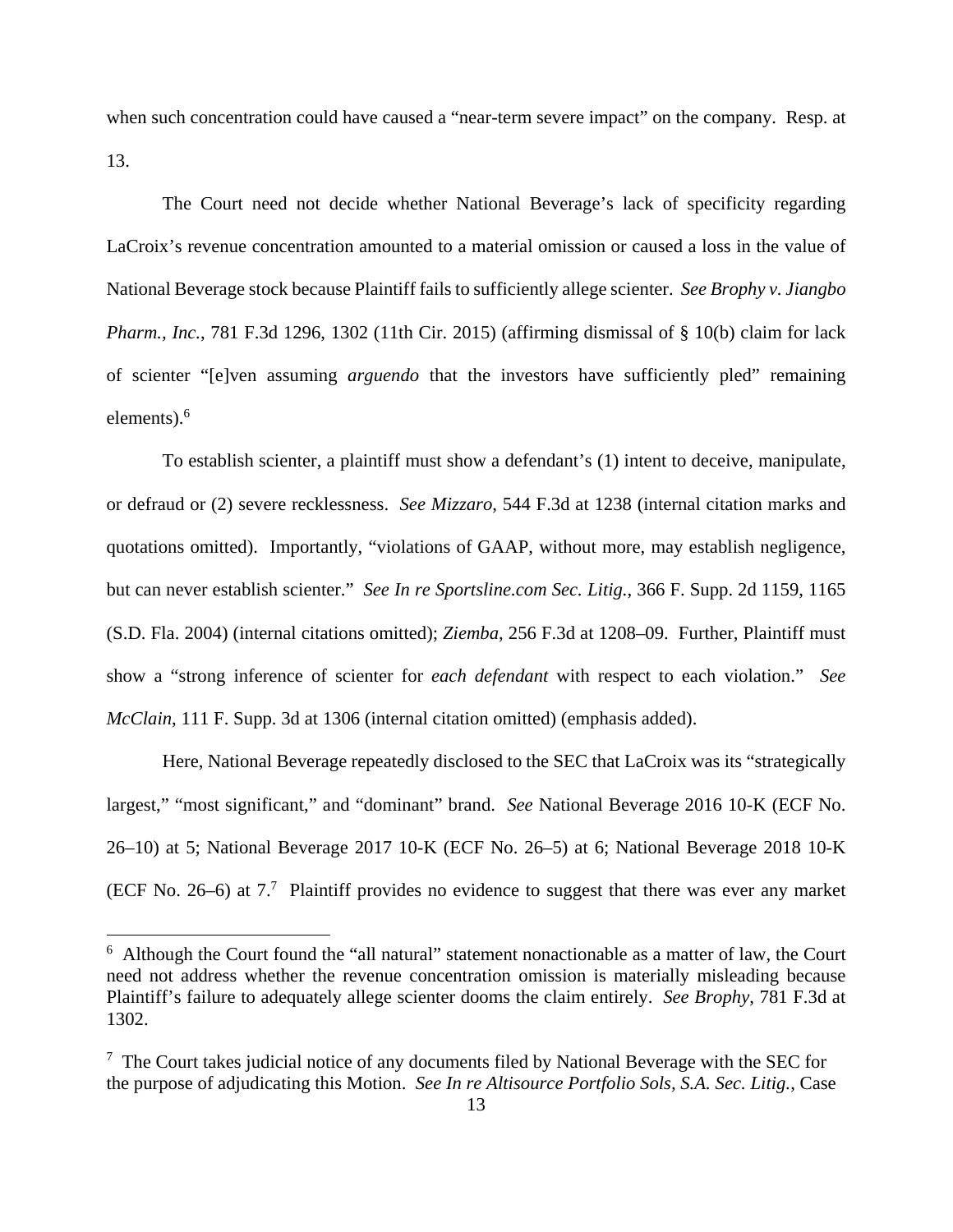confusion about whether LaCroix constituted a disproportionate share of National Beverage's revenues. In fact, Plaintiff *alleges* that analysts had already estimated that "throughout the class period," LaCroix accounted anywhere from one half to two-thirds of National Beverage's entire portfolio, a "huge concentration." Am. Compl. ¶ 32, 34 115, 122. Plaintiff thus fails to present any evidence–beyond a potential GAAP violation–that Defendants acted with severe recklessness in failing to disclose the precise concentration of LaCroix revenues within National Beverage's product portfolio. *See Sportsline.com*, 366 F. Supp. 2d at 1165 (stating that alleged GAAP violations "provide evidence of scienter only when accompanied by *additional* facts and circumstances that raise an inference of fraudulent intent") (emphasis added); *In re KLX, Inc. Sec. Litig.*, 232 F. Supp. 3d 1269, 1279 (S.D. Fla. 2017) (holding that the plaintiffs' failure to allege "the existence of any report, document, email, or statement that, if true, suggests that the defendants knew or were reckless not to know" of the falsity of the statement at issue precluded a finding of scienter); *In re Gold Res. Corp. Sec. Litig.*, 776 F.3d 1103, 1113 (10th Cir. 2015) (holding that scienter insufficiently pled when the plaintiff failed to allege any "particularized facts"–other than GAAP violations–suggesting that the defendants knew or recklessly disregarded a material fact or omission).

Moreover, Plaintiff entirely fails to detail Caporella or Bracken's roles in omitting to specify LaCroix's exact revenue concentration and whether either Defendant benefitted from these omissions. *See Mulvaney v. GEO Grp., Inc.*, 237 F. Supp. 3d 1308, 1323–24 (S.D. Fla. 2017) (holding that plaintiffs failed to adequately plead scienter when they did not allege that the individual

<sup>14-81156</sup> CIV-WPD, 2015 WL 12001262, at \*2 (S.D. Fla. Sept. 4, 2015) ("[T]he Eleventh Circuit has expressly held that a court may judicially notice relevant documents legally required by, and publicly filed with, the [SEC]."); *Harris v. Ivax Corp.*, 182 F.3d 799, 802 n.2 (11th Cir. 1999) (noting that the "usual rules for considering 12(b)(6) motions are [] bent to permit consideration of an allegedly fraudulent statement in context.").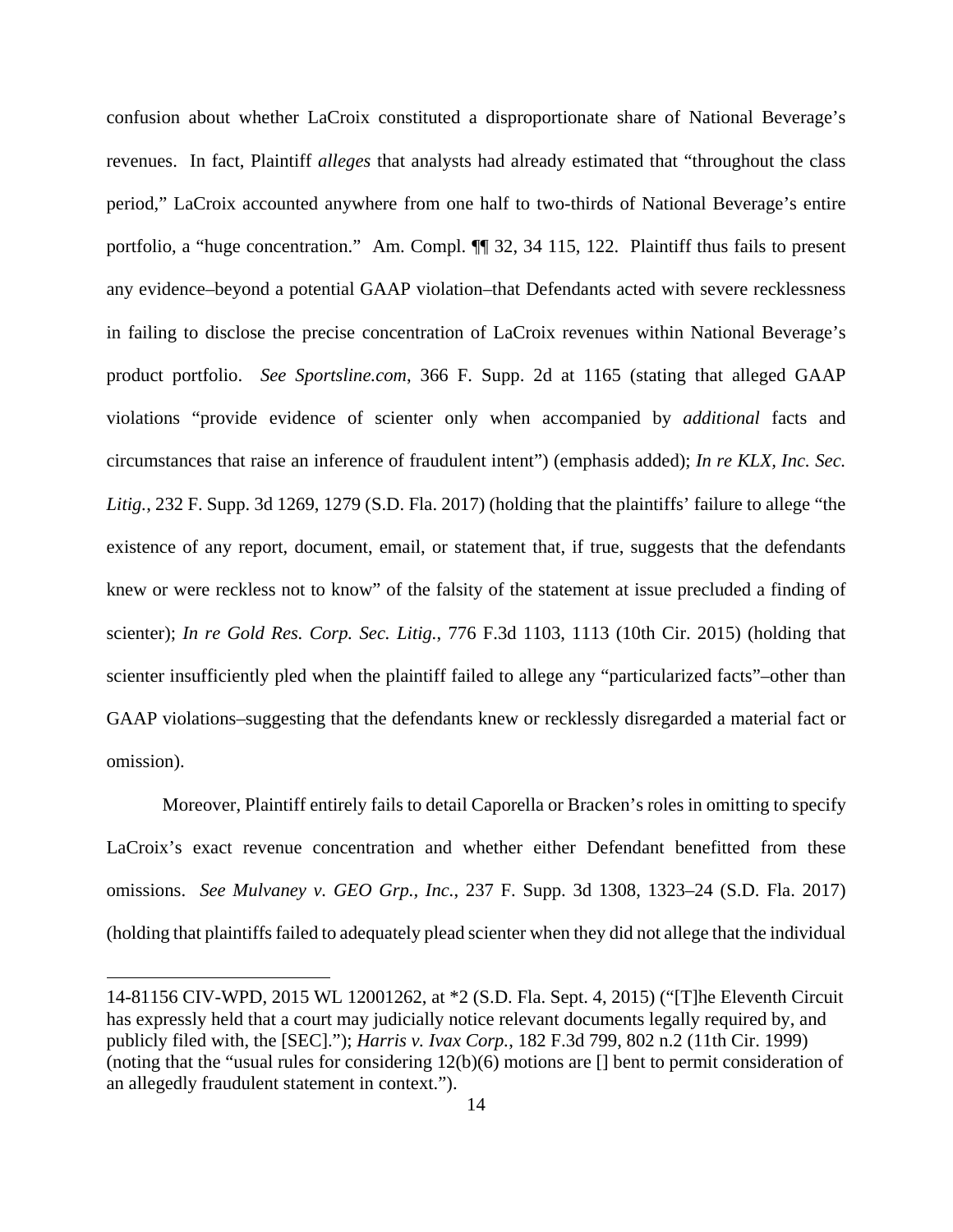defendants sold securities during the class period or otherwise benefitted from the allegedly misleading statements). To the extent Plaintiff argues that Caporella or Bracken must have known of any concentration-related issue because of their senior executive status within the company, this Court has repeatedly held that "merely holding a position of power does not lead to an inference of scienter without specific allegations of the [i]ndividual [d]efendants' role in the fraud." *See id.* at 1324; *Owl Creek I, L.P. v. Ocwen Fin. Corp.*, Case No. 18-80506-CIV-BLOOM/REINHART, 2018 WL 4844019, at  $*9$  (S.D. Fla. Oct. 4, 2018) (holding that allegation that individual defendant "must" have" known of lack of compliance with regulatory standards insufficiently alleges scienter when the complaint fails to "reference any specific report or statement that was produced to" that defendant regarding the lack of compliance) (internal citations omitted).

Finally, even after conducting a "holistic review" of all of the allegations in the Amended Complaint, Plaintiff fails to convince the Court that an inference of scienter regarding Defendants' alleged revenue concentration omission is "at least as compelling as any opposing inference one could draw from the facts alleged." *See Durgin v. Mon*, 415 F. App'x 161, 165 (11th Cir. 2011) (internal citations omitted). As stated above, National Beverage repeatedly disclosed LaCroix's outsized concentration of the company's total portfolio to the SEC and this concentration was widely known and accepted by market analysts. Defendants' failure to disclose the *exact* proportion of revenue concentration in LaCroix is therefore not "highly unreasonable or an extreme departure from the standards of ordinary care." *See id.* at 166–67 (holding that plaintiff failed to sufficiently allege scienter when the complaint's allegations were not as compelling as an "any opposing inference of conduct that did not violate  $\S$  10(b)," and that "at worst, defendants acted with inexcusable negligence") (internal citation and quotation marks omitted). Moreover, Plaintiff fails to allege any "red flags that would have alerted" Defendants that their failure to disclose the exact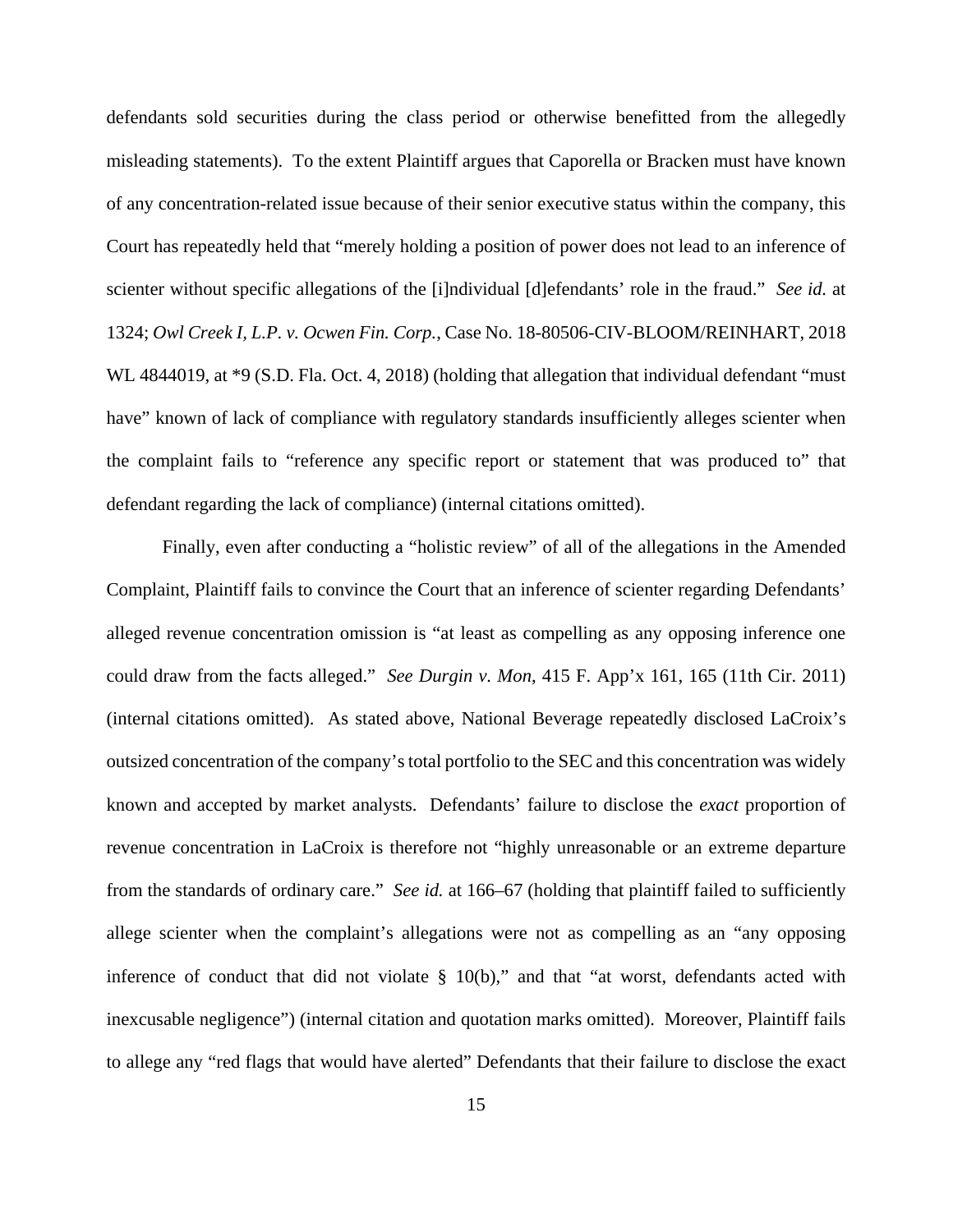revenue concentration in LaCroix amounted to a material omission. *See id.* at 165 (internal citation and quotation marks omitted).

Accordingly, Plaintiff fails to allege sufficient facts that, "taken collectively, give rise to a strong inference of scienter" regarding the revenue concentration omission. *See id.* Thus, Defendants' Motion to Dismiss the Amended Complaint as to Plaintiff's revenue concentration claim is GRANTED.

#### *3. VPO/VPC*

 Defendants next argue that Plaintiff fails to sufficiently allege that the VPO/VPC statements were materially misleading and made with scienter. *See* Mot. at 18–21. Defendants further argue that Plaintiff fails to plausibly allege loss causation because Defendants' responses to the SEC do not constitute "corrective" disclosures that reveal new facts or otherwise reveal any "actual wrongdoing." *Id.* at 24–25. In response, Plaintiff argues that Caporella falsely claimed that VPO and VPC were proprietary to National Beverage, and misled investors by suggesting that VPO and VPC were important metrics to create growth in the company. Resp. at 8–12. Plaintiff further argues that Caporella and National Beverage acted with scienter, and that statements at issue caused a drop in the value of National Beverage shares. *Id.* at 12–13, 18–19, 22–24.

 The Court need not decide whether Plaintiff sufficiently alleges a material misstatement or scienter because Plaintiff fails to plausibly allege loss causation. *See Meyer v. Greene*, 710 F.3d 1189, 1202 (11th Cir. 2013) (affirming dismissal of § 10(b) claim when the plaintiff failed to adequately allege loss causation, regardless of whether the plaintiff sufficiently pled the remaining securities fraud elements); *Sapssov*, 608 F. App'x at 861–864 (failure to adequately allege loss causation dooms claim even when the material misstatement and scienter elements are met).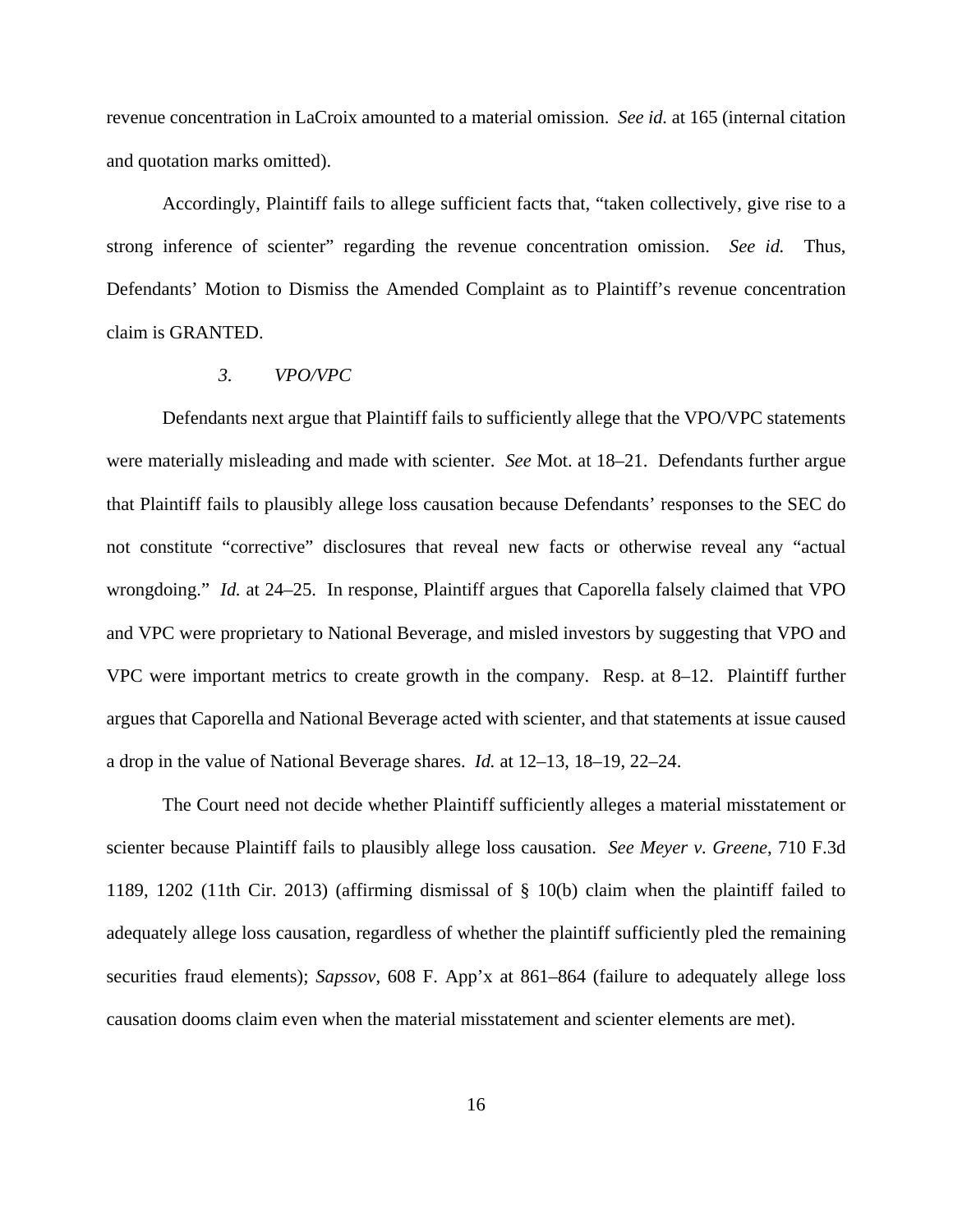"To show loss causation in a § 10(b) claim, a plaintiff must offer proof of a causal connection between the misrepresentation and the investment's subsequent decline in value." *Meyer*, 710 F.3d at 1195 (internal citation and quotation marks omitted). Section 10(b) plaintiffs can prove loss causation by: "(1) identifying a 'corrective disclosure' (a release of information that reveals to the market the pertinent truth that was previously concealed or obscured by the company's fraud); (2) showing that the stock price dropped soon after the corrective disclosure; and (3) eliminating other possible explanations for this price drop, so that the factfinder can infer that it is more probable than not that it was the corrective disclosure–as opposed to other possible depressive factors–that caused at least a 'substantial' amount of the price drop." *See FindWhat*, 658 F.3d at 1311–12.

Plaintiff argues that two public disclosures regarding VPO and VPC constitute "corrective disclosures" demonstrating loss causation: (1) the SEC's March 23 Letter to National Beverage, requesting that the company explain the discrepancy between National Beverage's public statements stressing VPO and VPC's importance and National Beverage's representation to the SEC that these metrics are "not key performance indicators" and (2) the WSJ's June 26 Article, summarizing National Beverage's correspondence with the SEC, which, according to Plaintiff, "provided the market with a full realization that Defendants' claims about the VPO and VPC metrics were false and misleading." Resp. at 23–24. Plaintiff alleges that one business day after the SEC issued the March 23 Letter, National Beverage suffered a "statistically significant" drop in share price. Am. Compl.  $\P$  10–11, 135.8 Moreover, following the WSJ's publication of the June 26 Article, National Beverage's share price fell \$9.75, or 8.87%. *Id.* ¶ 139.

<sup>&</sup>lt;sup>8</sup> As noted by Defendants, the Amended Complaint is inconsistent as to the amount of the decline, at first stating that it fell by \$1.96 from a previous close of \$87.65, Am. Compl. ¶ 11, and then claiming that it fell by \$4.82 from the same \$87.65 close, *id.* ¶ 135.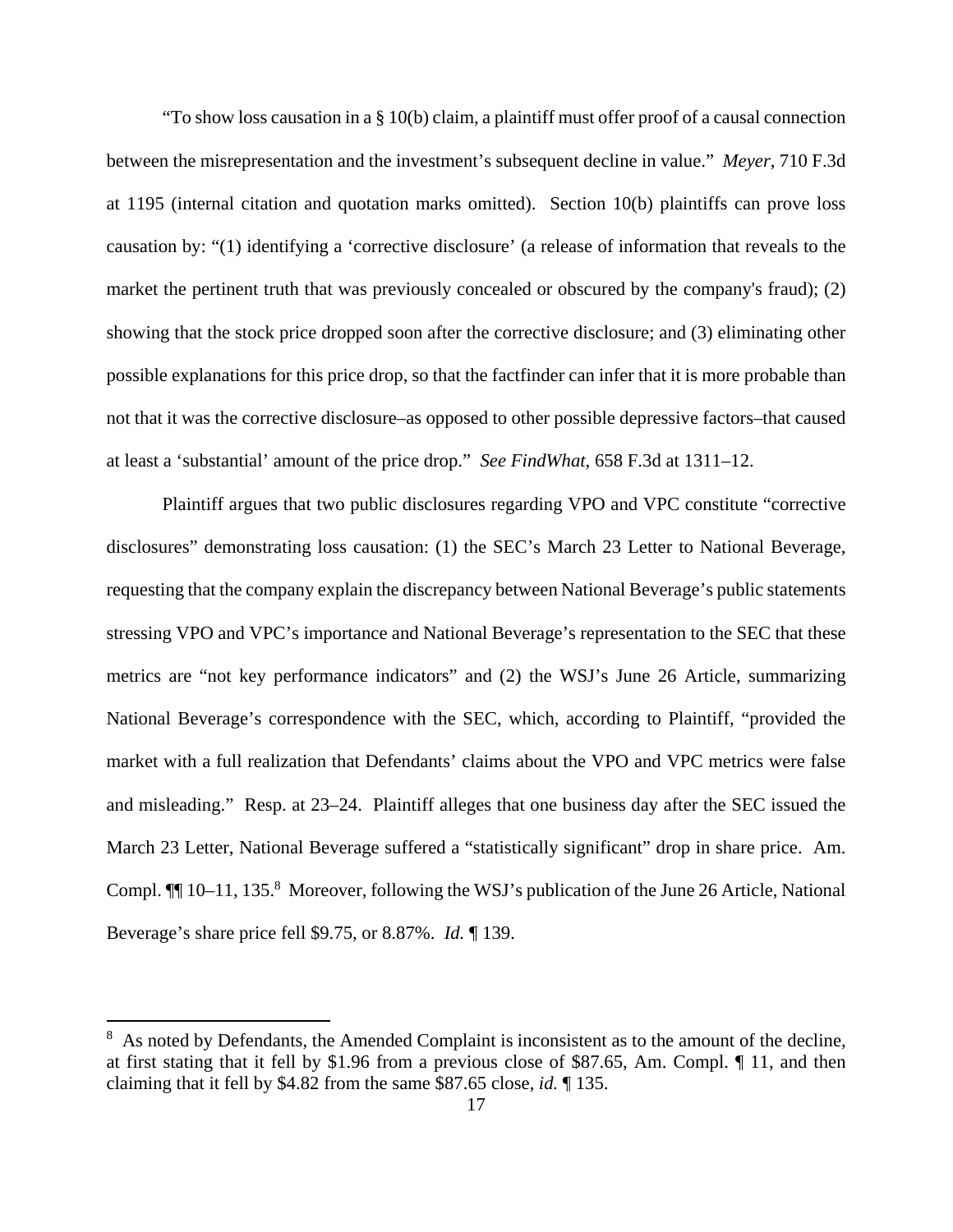The Court agrees with Defendant that neither the March 23 Letter nor the June 26 Article are "corrective disclosures" that "reveal[ed] to the market the pertinent truth that was previously concealed or obscured by the company's fraud." *See FindWhat*, 658 F.3d at 1311, 1311 n.28 (adding that because "a corrective disclosure must reveal a previously concealed truth, it obviously must disclose new information, and cannot be merely confirmatory.").

First, the March 23 Letter–noting a discrepancy between National Beverage's various statements to the public and the SEC and then requesting further information to address the discrepancy–does not reveal any "previously concealed truth." *See Sapssov*, 608 F. App'x at 861– 864 (holding that the plaintiffs failed to adequately plead loss causation because the revelation of a governmental investigation into the defendant and a related whistleblower case concerning similar conduct did not amount to a corrective disclosure)*.* Although the letter certainly suggests skepticism with National Beverage's prior response to the SEC, it does not constitute either "proof of fraud" or "proof of liability," and otherwise "merely confirm[s]" the SEC's already established doubt of the veracity of the relevant VPC/VPO statements. *See id.* at 863; *FindWhat*, 658 F.3d at 1311 n.28. Plaintiff argues that the March 23 Letter put investors "on notice for the first time that 'the Company was failing to cooperate with the SEC.'" Resp. at 23. But the SEC never accused National Beverage of failing to cooperate. As Plaintiff acknowledges, the SEC merely requested a response to the above-stated inquiry, and National Beverage complied with the request by responding to the inquiry approximately one month later. *See generally* March 23 Letter; Am. Compl ¶ 136. Because the March 23 Letter does not reveal any "previously concealed truth," Plaintiff fails to sufficiently allege that the March 23 Letter constitutes a corrective disclosure that "establishes a causal link" to Plaintiff's stock-value loss. *See Sapssov*, 608 F. App'x at 863 (internal citation omitted).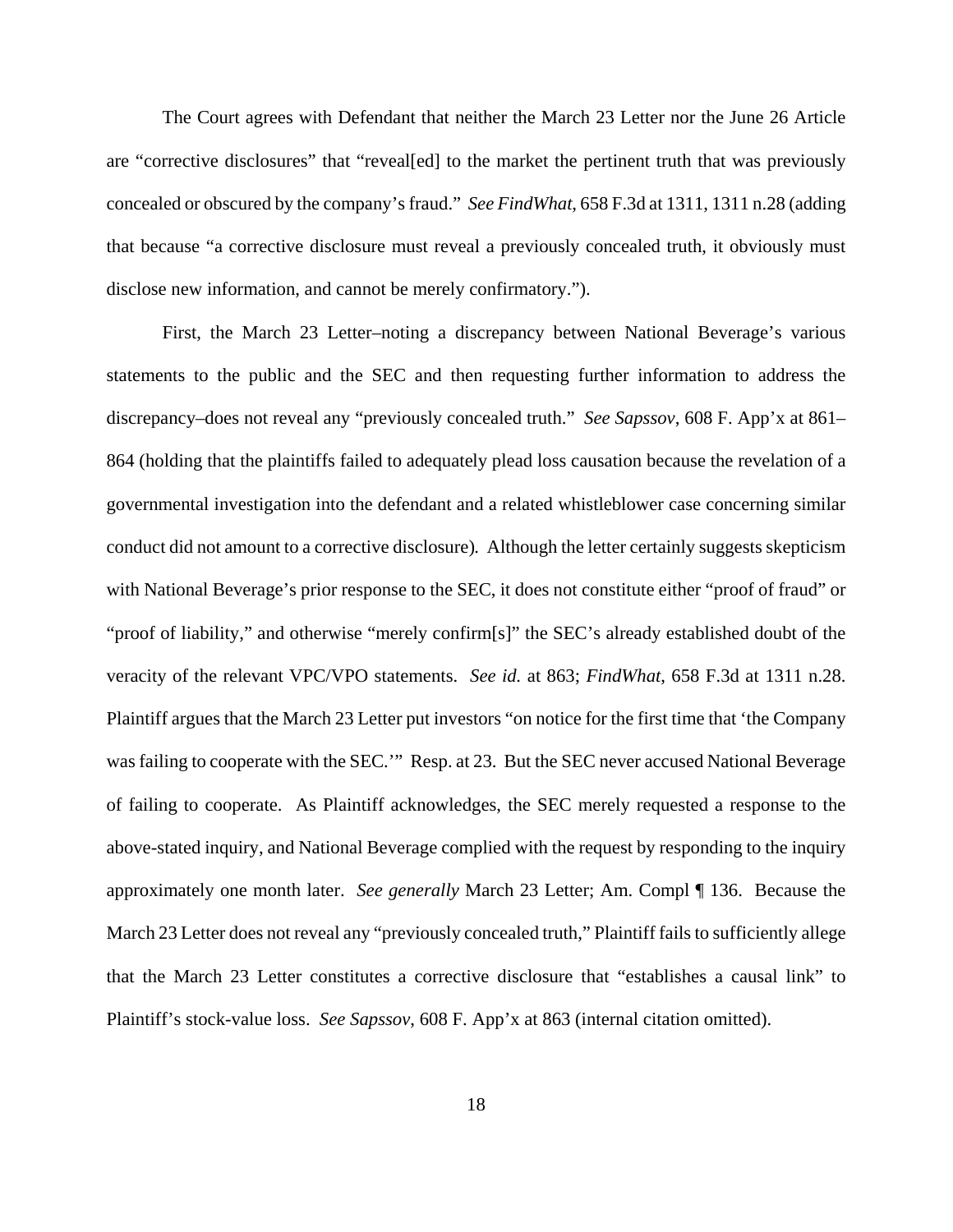Second, the June 26 Article is not a corrective disclosure because "the mere repackaging of already-public information . . . is simply insufficient to constitute a corrective disclosure." *See Meyer*, 710 F.3d at 1199 (explaining that if every report "based on already public information could form the basis for a corrective disclosure, then every investor who suffers a loss in the financial markets could sue under § 10(b) using an analyst's negative analysis of public filings as a corrective disclosure"). The June 26 Article does not add any commentary, analysis, or information beyond a summary of the already existing correspondence between National Beverage and the SEC. *See* Am. Compl. ¶ 138. Accordingly, Plaintiff fails to allege any "new" information within that article that revealed a "previously concealed truth." *See FindWhat*, 658 F.3d at 1311.

Curiously, Plaintiff appears to argue that the June 26 Article, which merely summarizes the SEC's correspondence with National Beverage regarding VPO and VPC, is based upon information not publicly known prior to the article's publication. Resp. at 23–24. However, Plaintiff fails to identify any information mentioned in the article that was not already publicly known. In fact, Plaintiff *himself* alleges that investors already knew about the March 23 Letter almost immediately after its release. *See* Am. Compl. ¶¶ 10–11, 134–135; Resp. at 23. Plaintiff cannot have it both ways. Plaintiff cannot argue in one breath that the SEC correspondence was publicly absorbed and reflected a decline in National Beverage's share price, and in another that the June 26 Article reflected purely private information, the contents of which Plaintiff now conveniently declines to identify.

Plaintiff finally argues that Defendants "fail to offer any explanation for the market's reaction to what they contend was well-known information." Resp. at 24. However, the Eleventh Circuit has made clear that securities fraud *plaintiffs*–not defendants–have the burden of plausibly alleging loss causation under § 10(b), including "eliminating other possible explanations for [a]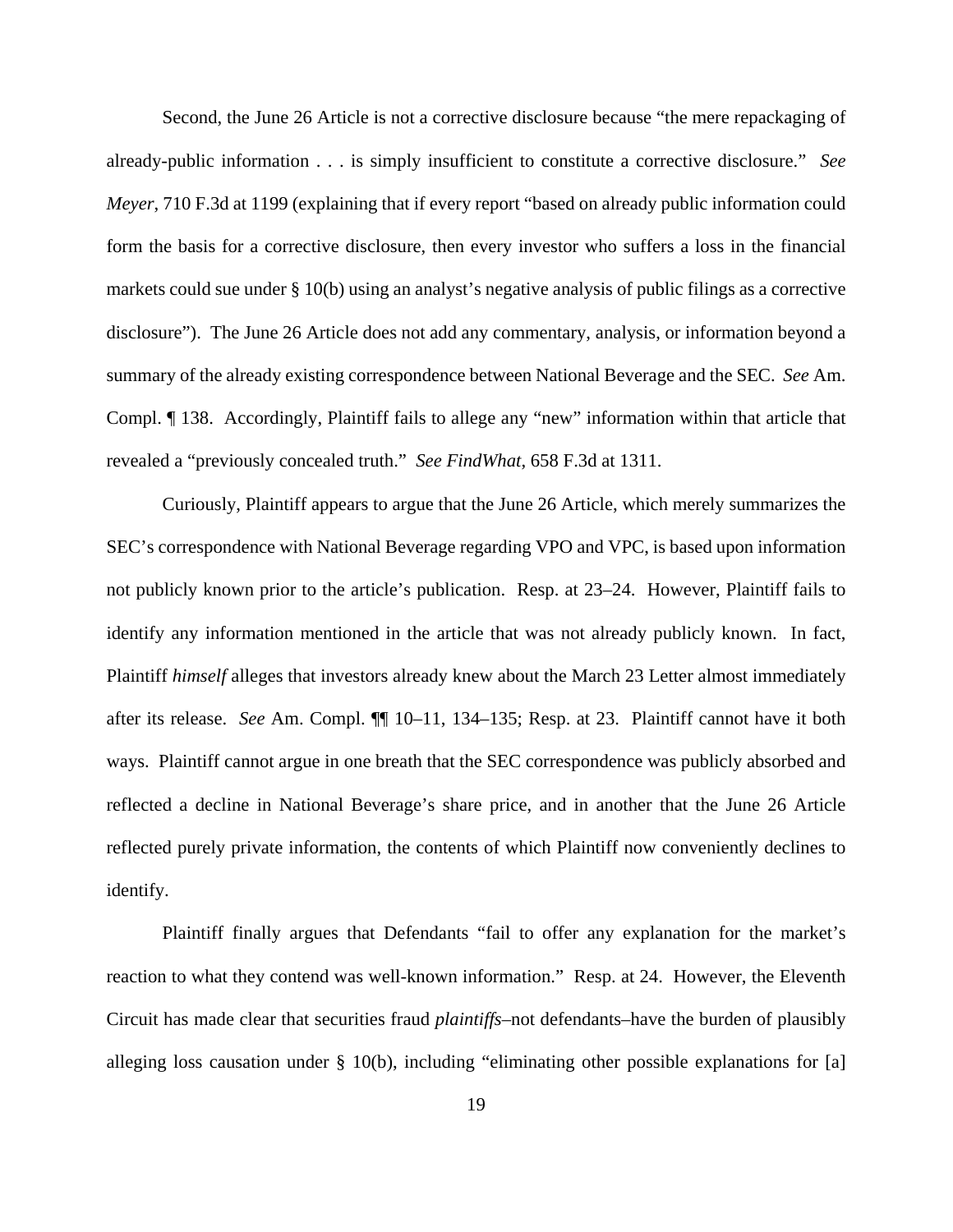price drop." *See FindWhat*, 658 F.3d at 1311–12; *Meyer*, 710 F.3d at 1195 ("To show loss causation . . . *a plaintiff* must offer proof of a causal connection between the misrepresentation and the investment's subsequent decline in value.") (emphasis added); *Sapssov*, 608 F. App'x at 864 (Martin, J., concurring) ("Under our binding precedent in *Meyer*[], plaintiffs must be armed with *proof* of a misrepresentation in order to *plead* securities fraud.") (emphasis in original).

Because Plaintiff fails to sufficiently allege that the March 23 Letter and June 26 Article constitute corrective disclosures that "establish[] a causal link" to Plaintiff's stock-value loss, Plaintiff fails to plausibly allege loss causation. *See Sapssov*, 608 F. App'x at 863 (internal citation omitted). Accordingly, Defendants' Motion to Dismiss the Amended Complaint as to the VPO/VPC statements is GRANTED.

### *4. Sexual Harassment*

 Defendants finally argue that the allegations of sexual harassment against Caporella: (1) did not render National Beverage's anti-harassment policy within its code of ethics materially misleading; (2) are insufficient to establish scienter; and (3) did not contribute to a loss in stock price following the WSJ's July 3 Article describing the allegations. Mot. at 7–9, 16. In response, Plaintiff argues that the allegations rendered the code of ethics materially misleading; that Defendants acted with scienter by "recklessly or intentionally omitting information of alleged harassment"; and that the July 3 Article is a corrective disclosure for loss causation purposes. Resp. at 14–16, 24. The Court need not decide whether Plaintiff sufficiently alleged any material misstatement or scienter because Plaintiff again fails to plausibly allege loss causation. *See Meyer*, 710 F.3d at 1202.

 "[T]he mere repackaging of already-public information . . . is simply insufficient to constitute a corrective disclosure." *See id.* at 1199. As alleged, the July 3 Article presents no "facts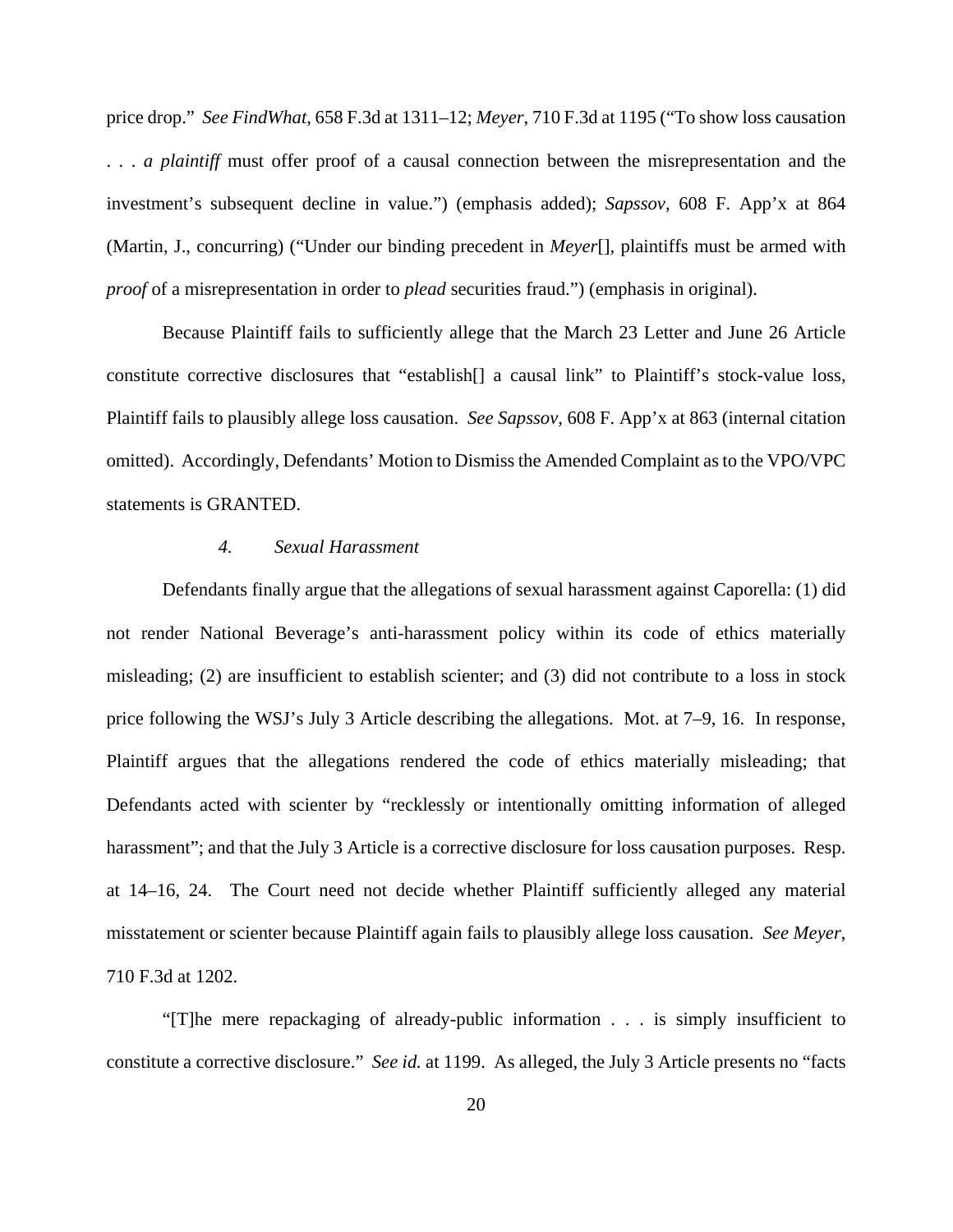to the market that are . . . publicly revealed for the first time." *See id.* at 1197–98 (report does not constitute corrective disclosure where its "material portions" are "gleaned entirely from public filings and other publicly available information") (internal citations omitted). For example, Plaintiff alleges that the July 3 Article merely summarizes two lawsuits filed in this Court against Caporella and National Beverage, which alleges, *inter alia*, that Caporella sexually harassed Huenfeld and Citrullo on numerous occasions. *See* Am. Compl. ¶ 152. Citrullo told the WSJ that he "stands by his allegations 100%. [Caporella's conduct] was definitely inappropriate." *Id.* "On this news," Plaintiff alleges, "National Beverage's share price fell \$2.90, or 2.64%, over the following two trading days." *Id.* ¶ 153.

 However, Huenfeld and Citrullo both filed their respective lawsuits more than eighteen months *prior to* the publication of the July 3 Article. *See Huenfeld v. Nat'l Beverage Corp.*, Case No. 1:16-cv-62881-RNS (S.D. Fla. filed Dec. 7, 2016), ECF No. 1; *Citrullo v. Nat'l Beverage Corp.*, Case No. 0:17-cv-60225-WPD (S.D. Fla. filed Jan. 27, 2017), ECF No. 1. Plaintiff does not allege that any of the allegations referenced within these complaints were not already publicly disclosed when the WSJ published the July 3 Article. $9$  Nor does Plaintiff identify any statement within the July 3 Article that constitutes "new information" sufficient to constitute a corrective disclosure.10

<sup>9</sup> Although the complaints in both actions are presently sealed, they were only ordered sealed *after* the publication of the July 3 Article. *See Huenfeld*, Case No. 1:16-cv-62881-RNS (S.D. Fla. filed Apr. 10, 2019), ECF No. 14 (granting joint motion to seal documents, including complaint, after the "plaintiffs recanted their allegations"); *Citrullo v. Nat'l Beverage Corp.*, Case No. 17-60225-CIV-DIMITROULEAS/Snow, 2018 WL 6620110, at \*2 (S.D. Fla.) (recommending granting joint motion to seal documents, including complaint, in part because "the factual and/or implied allegations in the [complaint] . . . have been withdrawn and recanted by the [p]laintiff"), *report and recommendation adopted*, 2018 WL 6620464, at \*1 (S.D. Fla. Nov. 2, 2018).

<sup>&</sup>lt;sup>10</sup> To the extent Plaintiff argues that Citrullo's statements that he "stands by his allegations  $100\%$ " and that Caporella's conduct "was definitely inappropriate" constitutes new information, the Court disagrees because these statements are "merely confirmatory" of already public information. *See FindWhat*, 658 F.3d at 1311 n.28.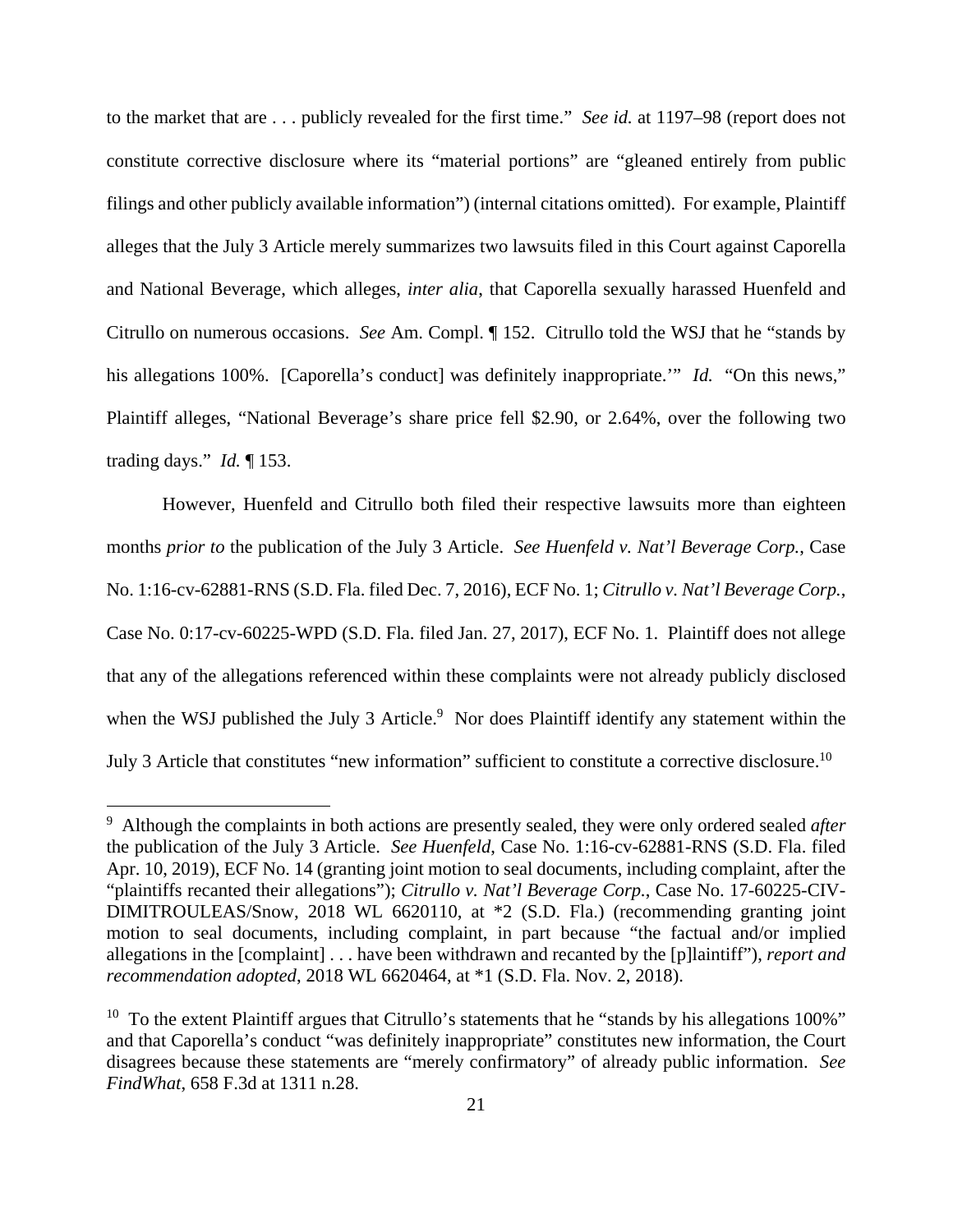Plaintiff notes that the Eleventh Circuit "has expressed a willingness to countenance 'some lag in the market's processing of public information.'" Resp. at 24 n.13 (internal quotation marks omitted). But the more than eighteen-month gap here is far greater than the relatively narrow leeway envisioned by the Eleventh Circuit, particularly when the disclosed information is completely nonscientific. *See Sapssov*, 608 F. App'x at 863 (citing cases holding that three-month delay between a public disclosure and price drop "did not break the causal chain for loss causation" because the disclosed information was only comprehensible to physicians or other subject matter experts). Moreover, Plaintiff fails to provide any evidence to suggest that the allegations at issue were not public "on the day of" the July 3 Article's publication, "which is the relevant time for our purposes here." *See Meyer*, 710 F.3d at 1198 n.9 (rejecting claim that property appraiser sales lists were private documents when evidence suggested that the lists were publicly available at the time of the alleged corrective disclosure). Nor does Plaintiff provide any evidence that the relevant pleadings were not "easily obtainable" from the Court's docket. *See Sapssov*, 608 F. App'x at 863 (stating that information "that had existed in publicly accessible court dockets" made the information "easily obtainable" and that "the market was able to assimilate the information without the assistance of" a report merely summarizing this information). Accordingly, Plaintiff fails to sufficiently allege that the July 3 Article constitutes a corrective disclosure that "establishes a causal link" to Plaintiff's stock-value loss. *See Sapssov*, 608 F. App'x at 863 (internal citation omitted). Thus, Defendants' Motion to Dismiss the Amended Complaint as to the sexual harassment allegations is GRANTED.

 Because Plaintiff fails to sufficiently plead that any material statement or omission by Defendants violated § 10(b), Defendants' Motion to Dismiss Count I of the Amended Complaint is GRANTED.